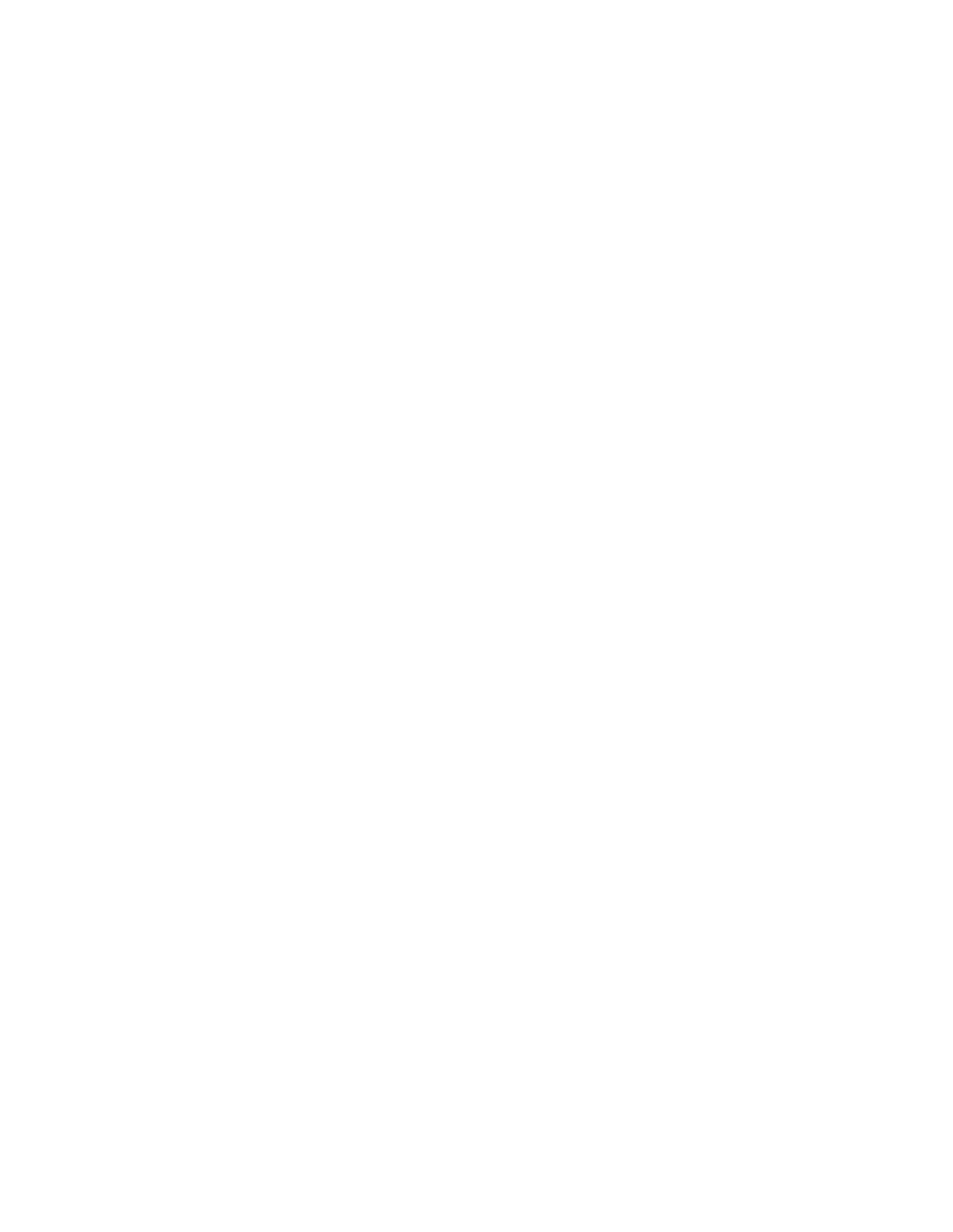# **Suggested Citation:**

Centers for Disease Control and Prevention. *School Connectedness: Strategies for Increasing Protective Factors Among Youth.* Atlanta, GA: U.S. Department of Health and Human Services; 2009.

#### **Additional Copies:**

To download or order a free copy of this publication, go to www.cdc.gov/HealthyYouth.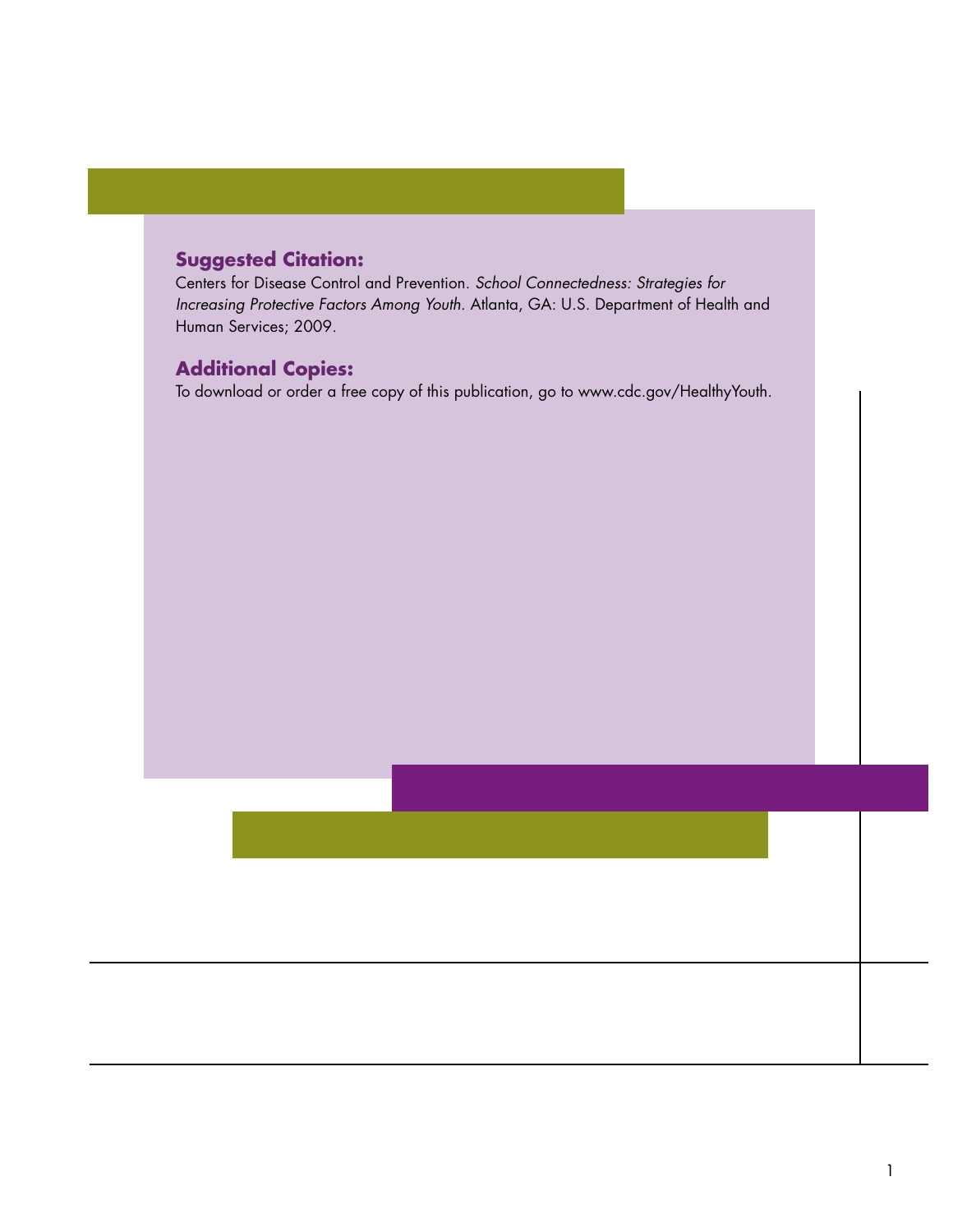

**Families, schools, and communities all need to work together to create an environment that facilitates healthy development of children and adolescents.** 



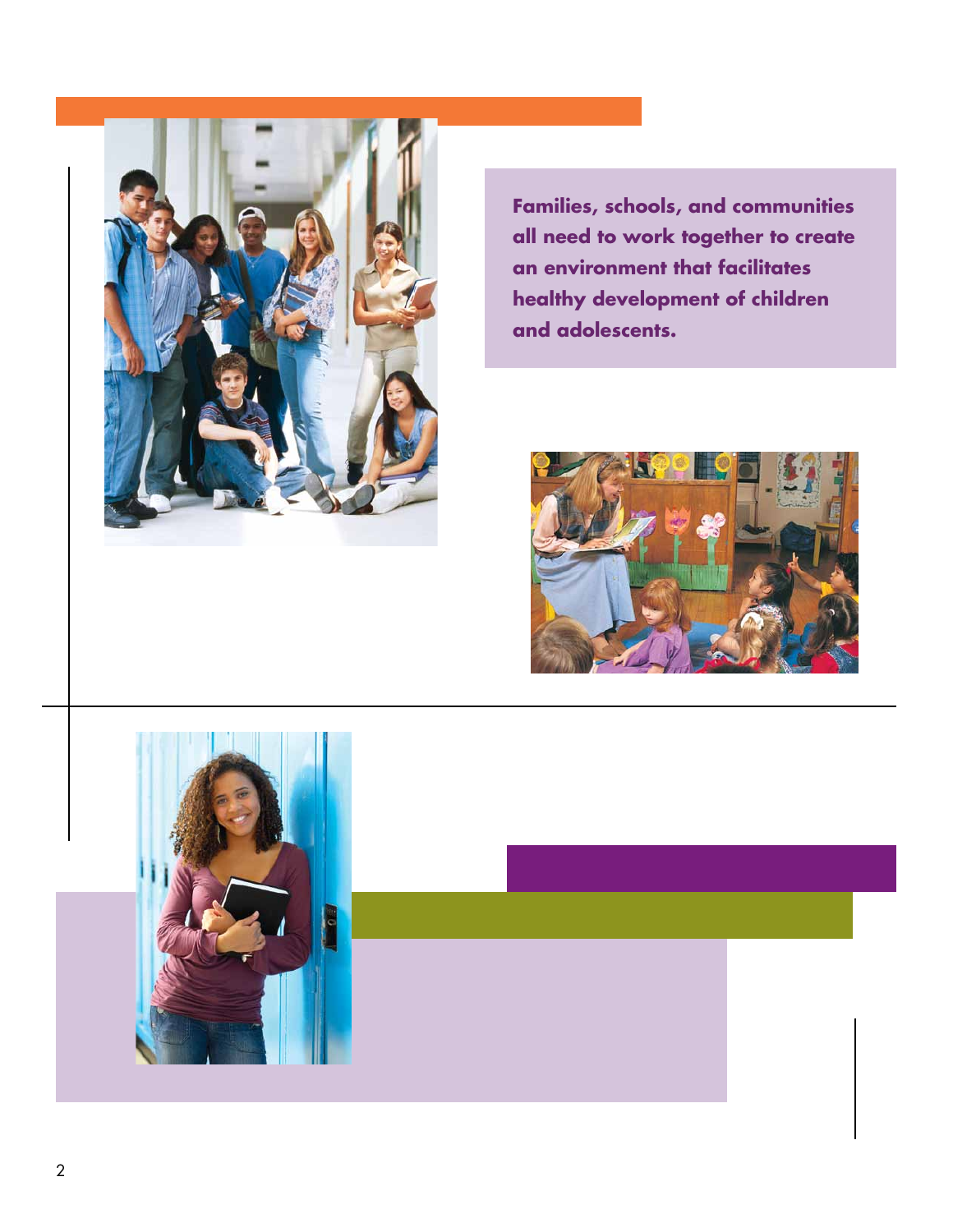**EFF**<br>Efforts to improve child and adolescent health typically have featured interventions designed to address specific health risk behaviors, such as tobacco use, alcohol and drug use, violence, gang involvement, and early sexual initiation. However, results from a growing number of studies suggest that greater health impact might be achieved by also enhancing protective factors that help children and adolescents avoid multiple behaviors that place them at risk for adverse health and educational outcomes. Enhancing protective factors also might buffer children and adolescents from the potentially harmful effects of negative situations and events, such exposure to violence.

Protective factors include personal characteristics such as a positive view of one's future; life conditions such as frequent parental presence in the home at key times (e.g., after school, at dinner time);2 and behaviors such as active participation in school activities.<sup>3</sup> School connectedness is a particularly promising protective factor. This publication defines and describes the components of school connectedness and identifies specific actions that schools can take to increase school connectedness.

### **What Is School Connectedness?**

In 2003, the Wingspread Conference was sponsored by CDC's Division of Adolescent and School Health and the Johnson Foundation to bring together key researchers and representatives from the education and health sectors to assess the state of knowledge about school connectedness and its effect on health and education outcomes. Through an extensive review of research and in-depth discussions, the interdisciplinary group defined school connectedness and identified, in the *Wingspread Declaration on School Connections*, 4 strategies that schools could implement to increase it. School connectedness was defined as the belief by students that adults in the school care about their learning as well as about them as individuals. Because studies indicate that individual students' feelings of being connected to school are influenced by their peers as well as by adults,  $3,5$ this publication has expanded that definition to include peer influence.

**Risk Factors** are individual or environmental characteristics, conditions, or behaviors that increase the likelihood that a negative outcome will occur.

**Protective Factors** are individual or environmental characteristics, conditions, or behaviors that reduce the effects of stressful life events; increase an individual's ability to avoid risks or hazards; and promote social and emotional competence to thrive in all aspects of life now and in the future.<sup>1</sup>

**School Connectedness** is the belief by students that adults and peers in the school care about their learning as well as about them as individuals.

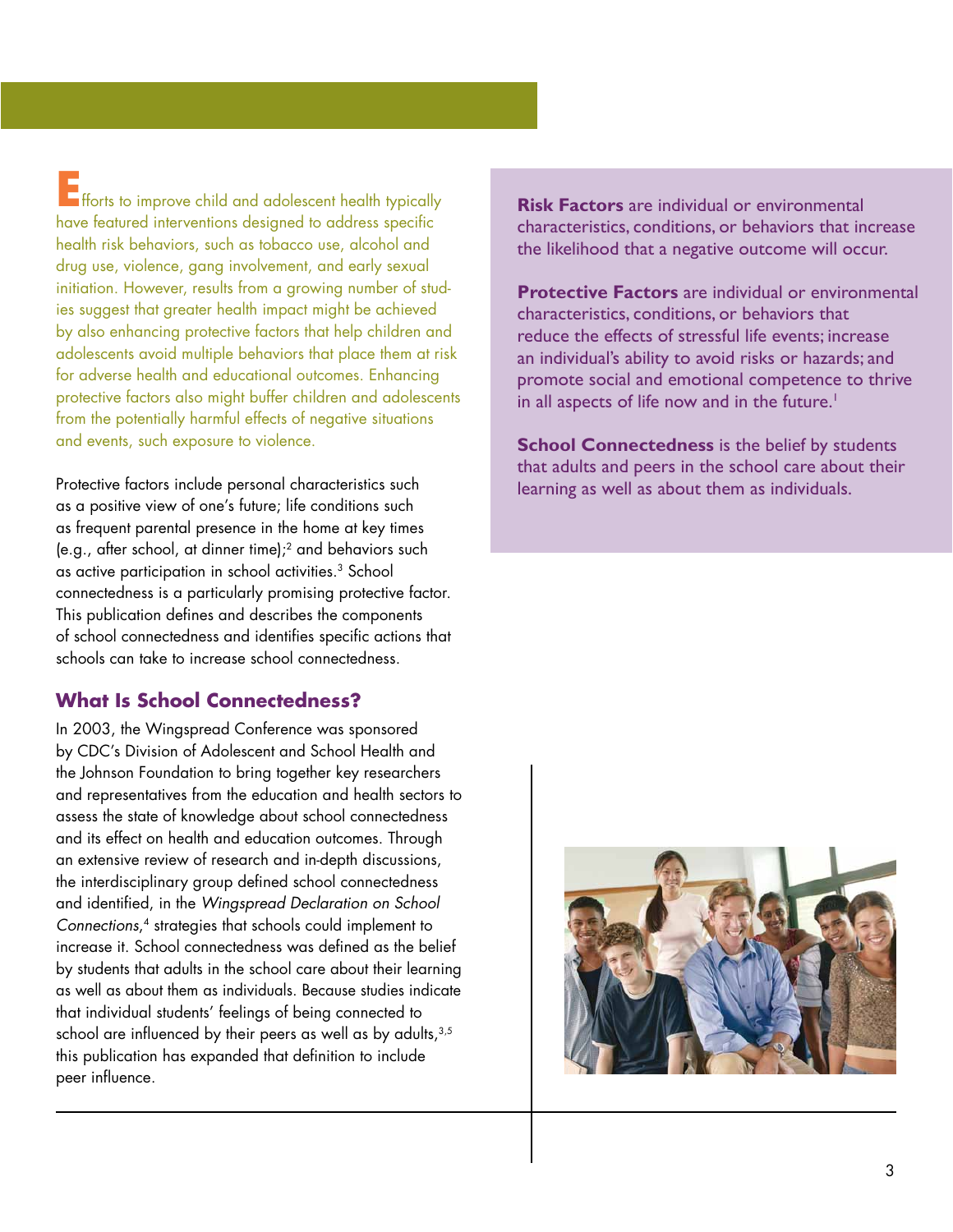



# **How Was This Publication Developed?**

The strategies and actions recommended in this publication are based on the *Wingspread Declaration on School Connections* and a synthesis of school connectedness and related research from the fields of education, health, psychology, and sociology. Materials in the review include peer-reviewed journal articles, books, reports from government agencies and non-governmental organizations, and Web sites. Information from these sources was summarized to identify policies and practices that demonstrated an impact on students' sense of connectedness to school. In addition, recommendations were informed by the opinions of expert researchers, public health practitioners, and educators. This process identified six evidence-based strategies that could be implemented to increase students' sense of connectedness to school, along with specific actions that can be taken to implement each of the strategies. The audiences for this publication include school administrators, teachers, support staff, and parents, as well as others interested in promoting school connectedness. Each audience, however, has different roles and responsibilities related to garnering support for, and implementing, these actions.

Only a limited number of studies have evaluated the impact of specific actions designed to foster school connectedness on health and academic outcomes. Therefore, many of the actions suggested in this publication are recommended on the basis of a single study of interventions that implemented multiple actions simultaneously, and it is difficult to isolate which components of the overall intervention contributed to observed positive changes in behavior and outcomes. However, actions were included only if CDC scientists and the panel of advisors for this project believed there was a logical connection between the action and school connectedness; the action was consistent with recognized standards of practice and feasible for most schools to implement; and the action was considered highly unlikely to be harmful to students.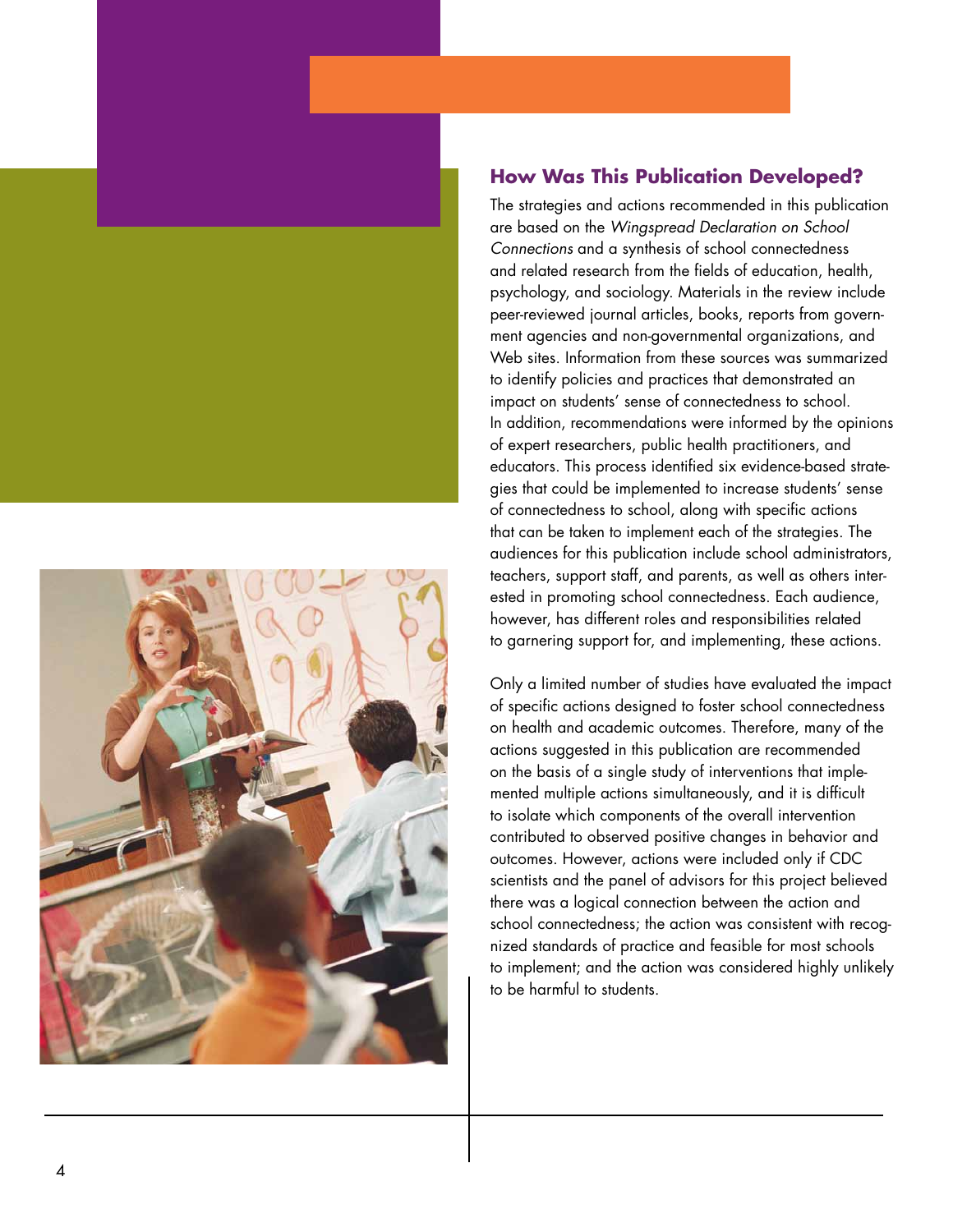# **Why Is School Connectedness Important?**

Students are more likely to engage in healthy behaviors and succeed academically when they feel connected to school. The National Longitudinal Study of Adolescent Health looked at the impact of protective factors on adolescent health and well-being among more than 36,000  $7<sup>th</sup> - 12<sup>th</sup>$  grade students. The study found that family, school, and individual factors such as school connectedness, parent-family connectedness, high parental expectations for academic achievement, and the adolescent's level of involvement in religious activities and perceived importance of religion and prayer were protective against a range of adverse behaviors.2,6,7 School connectedness was found to be the strongest protective factor for both boys and girls to decrease substance use, school absenteeism, early sexual initiation, violence, and risk of unintentional injury (e.g., drinking and driving, not wearing seat belts).<sup>2</sup> In this same study, school connectedness was second in importance, after family connectedness, as a protective factor against emotional distress, disordered eating, and suicidal ideation and attempts.<sup>2,3,6</sup>

Research has also demonstrated a strong relationship between school connectedness and educational outcomes, 8-12 including school attendance;<sup>10</sup> staying in school longer;<sup>11</sup> and higher grades and classroom test scores.<sup>9,12</sup> In turn, students who do well academically are less likely to engage in risky behaviors.<sup>13,14</sup> Compared with students with low grades, students with higher grades are significantly less likely to carry a weapon, smoke cigarettes, drink alcohol, and have sexual intercourse.14





#### **What Are the Factors that Can Increase School Connectedness?**

 their time, interest, attention, and emotional **Adult Support:** School staff can dedicate support to students.

**Belonging to a Positive Peer Group:**  A stable network of peers can improve student perceptions of school.

**Commitment to Education: Believing** that school is important to their future, and perceiving that the adults in school are invested in their education, can get students engaged in their own learning and involved in school activities.

**School Environment:** The physical environment and psychosocial climate can set the stage for positive student perceptions of school.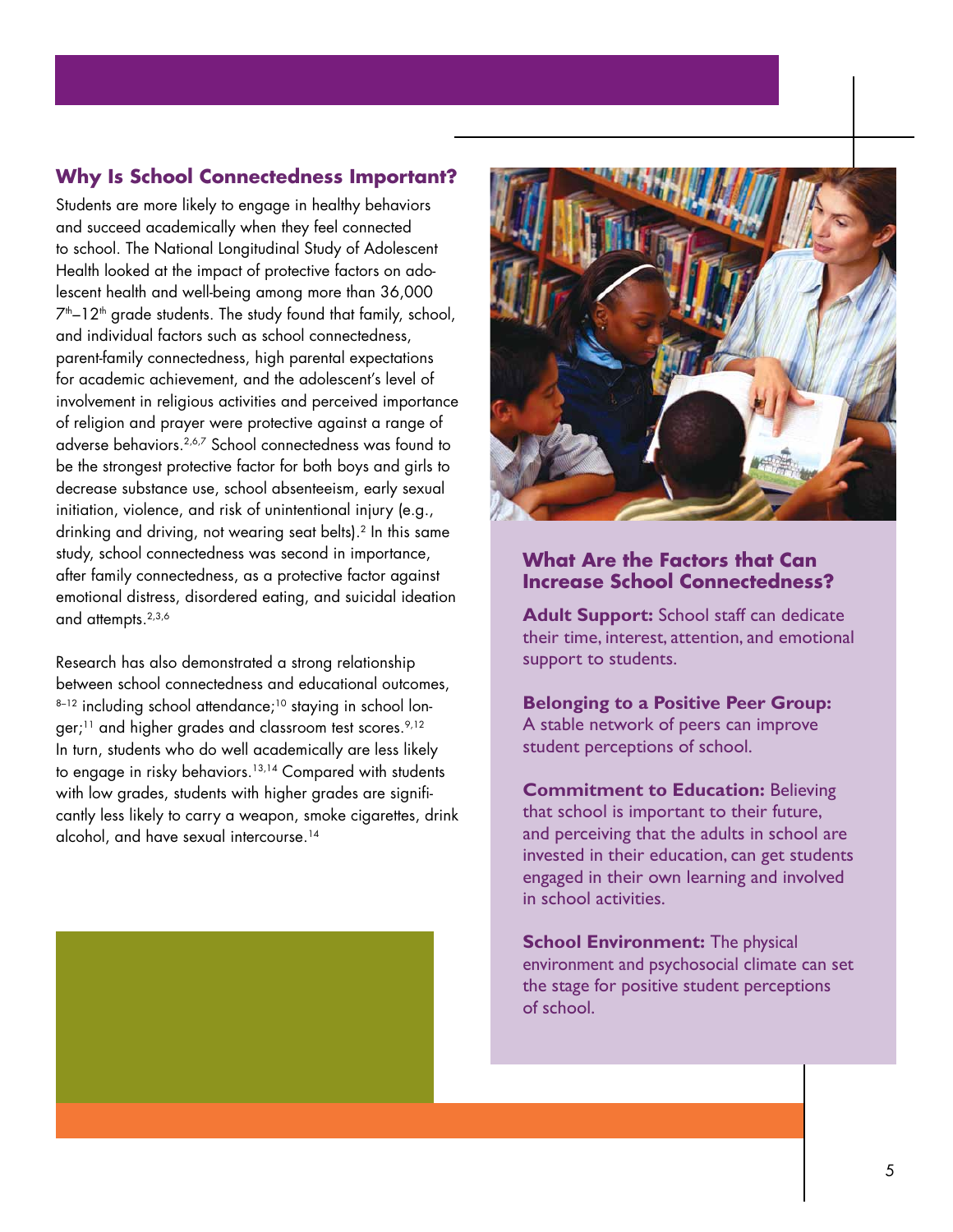# **Adult Support**

According to research by Blum and colleagues, children and adolescents' beliefs about themselves and their abilities are shaped by the extent to which they perceive that the adults in their lives care about them and are involved in their lives.3 Children and adolescents who feel supported by important adults in their lives are likely to be more engaged in school and learning.<sup>15</sup> In the school setting, students feel supported and cared for when they see school staff dedicating their time, interest, attention, and emotional support to them.<sup>16</sup> Students need to feel that adults care about them as individuals as well as about their academic achievement.2 Smaller schools may encourage more personal relationships among students and staff and allow for personalized learning.17–19 Schools can form schoolswithin-a-school or create multidisciplinary teams of teachers in which a small number of teachers know each student and can ensure that every student has an identified advisor.20





#### **Belonging to a Positive Peer Group**

Students' health and educational outcomes are influenced by the characteristics of their peers, such as how socially competent peer group members are or whether the peer group supports pro-social behavior (e.g., engaging in school activities, completing homework assignments, helping others).21 Being part of a stable peer network protects students from being victimized or bullied.<sup>22</sup> However, if the norms in the peer group support socially irresponsible behavior (e.g., bullying, graffiti), students are less likely to be involved in school activities, and their sense of connectedness to school, achievement levels, and health behaviors can suffer.21,22

Strong interpersonal skills enable students to maintain healthy relationships. Students who report feeling most connected to school also report having the most friends at school and having friends from several different social groups that are integrated by race and gender. Conversely, those students who report feeling less connected to school have more friends from outside school than inside or are socially isolated, reporting few friends either inside or outside of school.3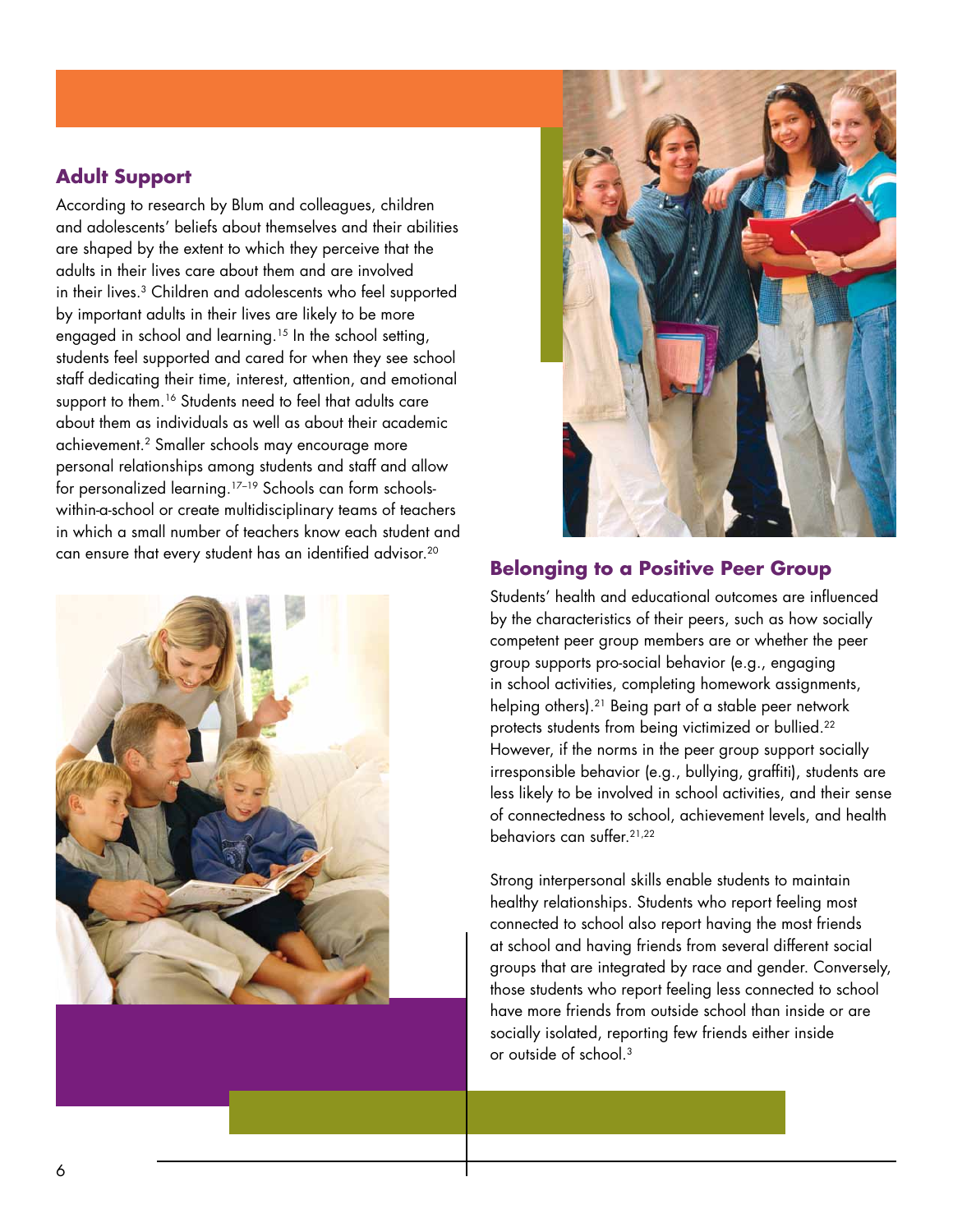## **Commitment to Education**

It is important that both students and adults are committed to learning and are involved in school activities. Students' dedication to their own education is associated with the degree to which they perceive that their peers and important adults in their lives 1) believe school is important and 2) act on those beliefs.<sup>23</sup> Students who are personally invested in school and believe that a good education is important for reaching their life goals spend more time on homework and in school activities and have an increased sense of connectedness to school.3,18,21,24,25 Students who are engaged in their own education exhibit behavioral traits such as persistence, effort, sustained attention to tasks, and a higher level of preference for challenge and mastery.16

School staff who are dedicated to the education of their students build school communities that allow students to develop emotionally, socially, and mentally, as well as academically. Committed adults engage students in learning, foster mutual respect and caring, and meet the personal learning needs of each student.3,15,18





# **School Environment**

Connectedness is enhanced by a healthy and safe school environment and a supportive psychosocial climate. A clean and pleasant physical environment (e.g., one free from graffiti) raises expectations for safety and sets the stage for positive, respectful relationships.26

The psychosocial climate at school is influenced by such factors as policies related to discipline, opportunities for meaningful student participation, and teachers' classroom management practices. Research indicates that in schools with a harsh and punitive discipline climate, student connectedness is lower.3,18 A positive school environment, often called school climate, is characterized by caring and supportive interpersonal relationships; opportunities to participate in school activities and decision-making; and shared positive norms, goals, and values.<sup>27,28</sup> One study found that schools with a higher average *sense-of-community score* (i.e., composite of students' perception of caring and supportive interpersonal relationships and their ability to be autonomous and have influence in the classroom) had significantly lower average student drug use and delinquency. <sup>27,28</sup> In addition, schools that have higher rates of participation in extracurricular activities during or after school tend to have higher levels of school connectedness.3

Good classroom management-—including having set routines and guidelines, adequate planning, and fair consequences for misbehaviors-—is critical to establishing a positive school environment and increasing school connectedness. When classrooms are well managed, relationships among students and between teachers and students tend to be more positive, and students are more engaged in learning and in completing homework assignments.<sup>3</sup> Teachers who promote mutual respect in the classroom foster a sense of safety and connectedness by reducing the threat of being embarrassed or teased.29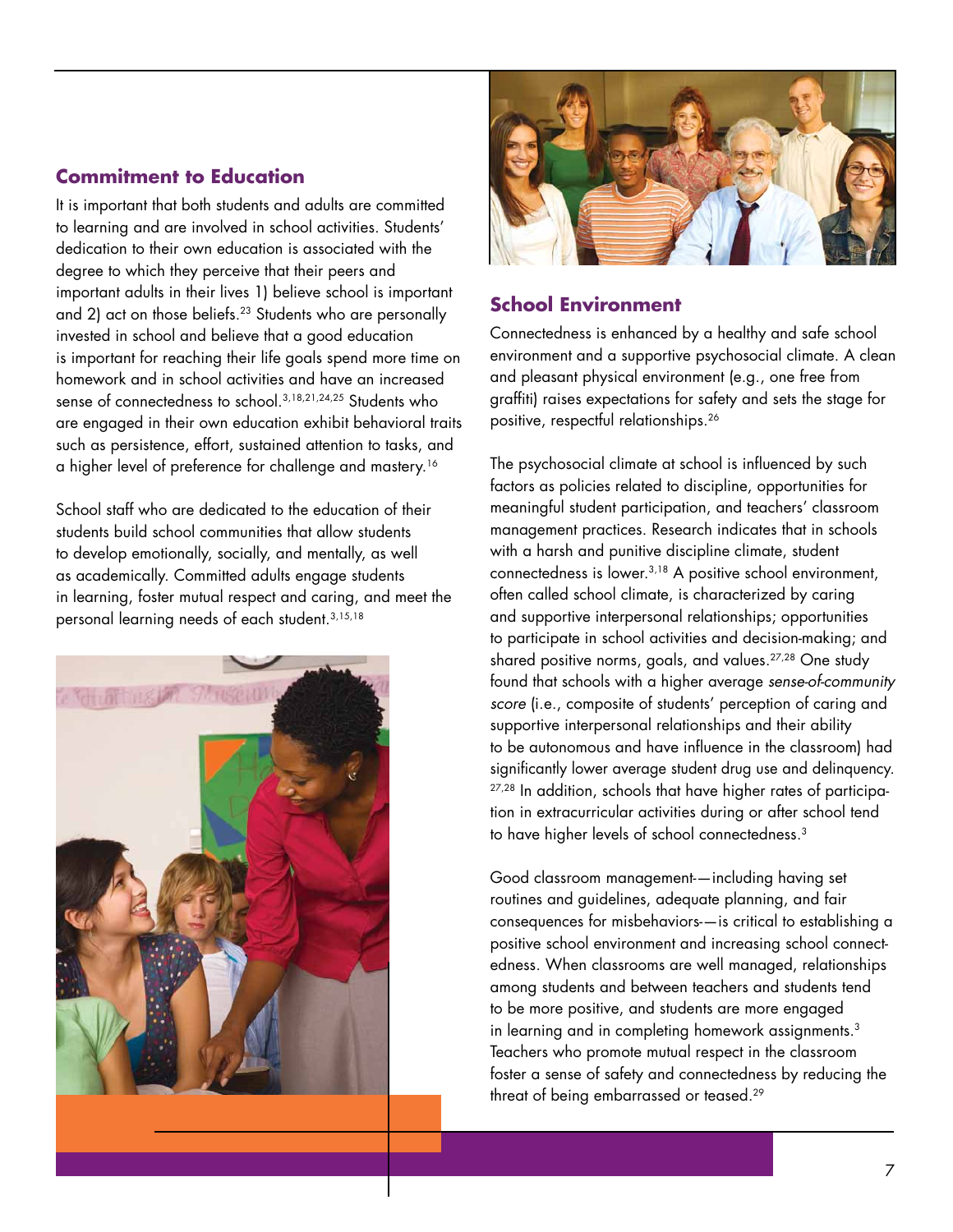### **How Can Schools Influence Factors That Increase School Connectedness?**

This publication identifies six strategies to increase the extent to which students feel connected to school. These strategies can enhance each of the four factors that influence school connectedness (adult support, belonging to positive peer groups, commitment to education, and school environment). This section describes the strategies, and specific actions under each strategy, that teachers, administrators, other school staff, and parents can implement to enhance school connectedness.

Improving students' health and education outcomes by improving connectedness to school is a large undertaking that requires efforts of not only those within school buildings but also people and organizations outside of schools. For example, parents and community organizations can provide support outside of school to enhance activities done within the school, and teacher preparation programs and professional organizations can provide teachers and school administrators with the awareness, knowledge, and skills needed to implement the recommended actions. These efforts to enhance student connectedness to school align well with the Coordinated School Health approach promoted by CDC as well as educational reform efforts, which in part aim to improve the psychosocial environment of schools.

The strategies and action steps that follow are not listed in order of priority and are not intended to be exhaustive lists. Some of the actions are small changes in school processes that can be done in the short term with relative ease, whereas others might be much broader, longer-term goals that require administrative or budgetary changes. Individual schools and school districts should determine which actions are most feasible and appropriate, based on the needs of the school and available resources. Implementation will require a team effort that involves school administrators, teachers, other staff, students, families, and communities. It is important to secure buy-in from these groups and to teach them about the importance of school connectedness in improving students' health and education outcomes. It also is important to evaluate efforts to increase school connectedness to learn which actions have the greatest impact.

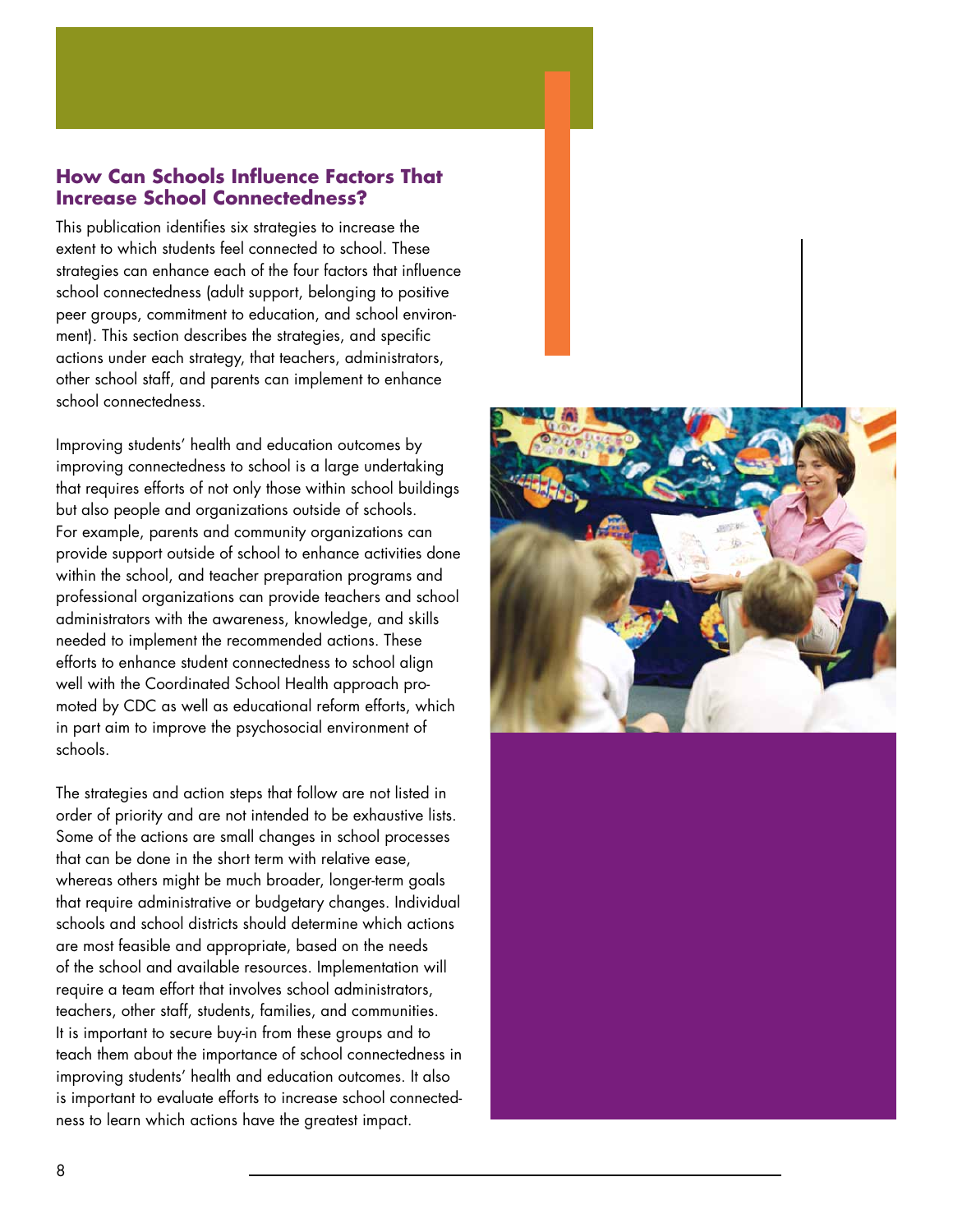#### **Promoting School Connectedness**

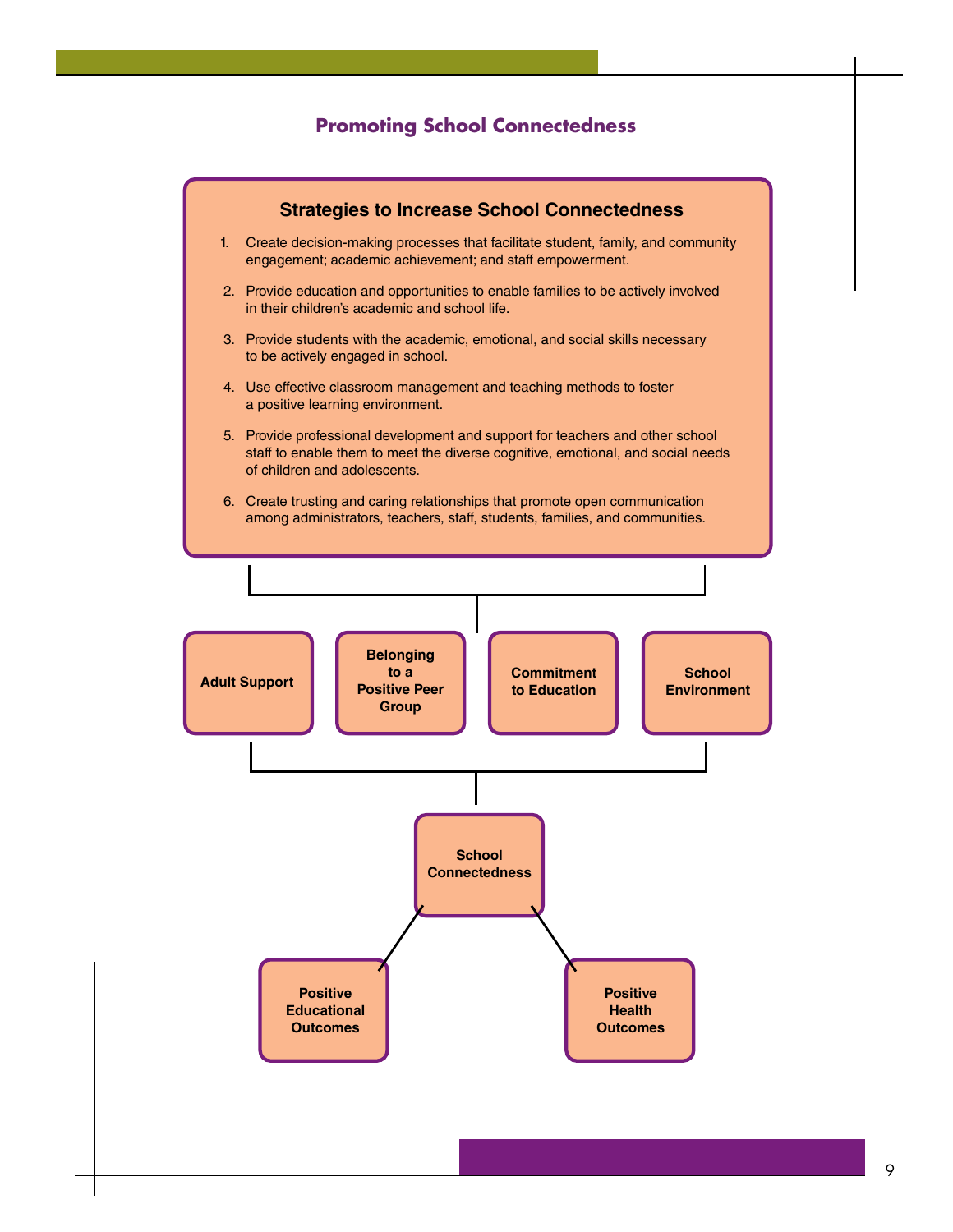#### **Six Strategies to Promote School Connectedness**

School administrators, teachers, and other school staff can use the following six strategies and the supporting action steps to increase school connectedness:

- **1. Create decision-making processes that facilitate student, family, and community engagement; academic achievement; and staff empowerment.**
- a. Lead the school community in a process to develop a shared vision of high standards for learning and behavior.30,31
- b. Solicit teacher and staff input and involvement in all efforts to improve the school climate and students' sense of connectedness to school.<sup>32</sup>
- c. Engage students, parents, school staff, and community members in teams to develop school policies and plan school-wide activities. These teams can also assist in writing proposals for grants and solicit support and supplies from local businesses.<sup>33</sup>
- d. Give teachers and principals appropriate decisionmaking authority over how school resources are used, including people, time, facilities, and funds.<sup>34</sup>
- e. Work with students, faculty, staff, and parents to identify simple changes or modifications that would make the school's physical environment more pleasant.3
- f. Assign students developmentally appropriate levels of responsibility for classroom decision-making and management.35,36
- g. Empower students to communicate openly with school staff and parents by providing a mechanism for students to give in-depth evaluations of their teachers, and hold student-led parent-teacher conferences to actively involve students in the discussions.<sup>34</sup>
- h. Engage community partners to provide a range of services at the school that students and their families need (e.g., dental services, health screenings, child care, substance abuse treatment).37

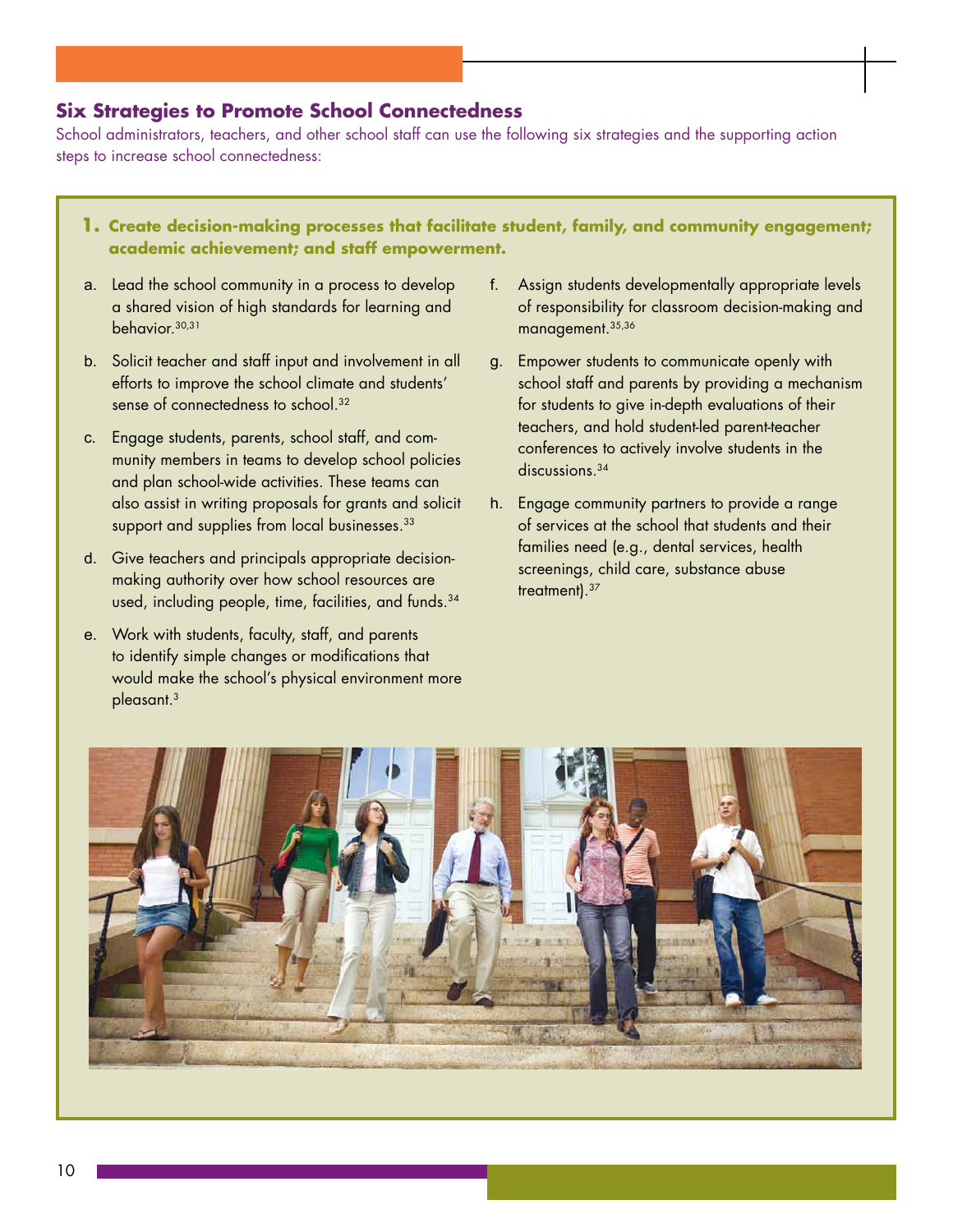#### **2. Provide education and opportunities to enable families to be actively involved in their children's academic and school life.**

- a. Provide opportunities for parents to increase their own skills and competence in areas that will help them be more involved in their children's school life. Opportunities could include educational courses such as General Education Development (GED), English as a second language, and effective communication and leadership skills.<sup>38</sup>
- b. Implement training workshops that provide parents with skills to better manage their children's behavior. Skills can include identifying desirable and undesirable behaviors, communication strategies, conflict resolution, listening skills, setting expectations for behaviors, and appropriate praise. Parents also can learn about how to teach their children self-restraint and problem-solving.25,39–42
- c. Provide parent workshops that teach academic support skills, such as how to talk with teachers about ways parents can help their children develop academic skills.25,39,40,43,44
- d. Seek alternative ways to provide hard-to-reach parents with skills training, such as by using a telephone-based parent education program.45
- e. Communicate the school's behavioral and academic expectations to families, and encourage them to reinforce those expectations at home. Expectations can be communicated through newsletters, parent–teacher–student conferences, and school Web sites.<sup>44,46</sup>
- f. Encourage parents to create a supportive learning environment in the home. This includes providing homework guidance, ensuring adequate educational supplies such as computers or books, and assisting their children with time management.25,39,43,44
- g. Create a mechanism to strengthen family involvement in student achievement. This could include creating a full-time staff position to coordinate school-wide activities and parent involvement or assigning school staff members to be liaisons to specific students and their families. The school–

family liaison can work with the family to identify ways to be involved in the classroom and school; organize meetings with the family and relevant staff to discuss student progress and other issues; ensure that the student and family feel welcome in the school; help set academic and behavioral goals; and connect the student and family with community resources.39,46,47

- h. Establish regular meetings with parents to discuss their children's behavior, grades, and accomplishments. These could include home visits, which are especially beneficial during key transition times (i.e., elementary to middle school, middle to high school, and high school to college/career).42,46
- i. Have the first communication from the teacher to the parent be about a positive experience the student has had, not a negative one.<sup>48</sup>
- j. Offer multiple opportunities for parents to be involved in meaningful school and classroom activities that can fit diverse schedules, skills, and abilities. Examples include assisting in the classroom, attending after-school events, collaborating on homework activities, participating in a school health team or parent organization, and assisting with linking community resources to the school.27,41, 49–54
- k. Reduce barriers to parent involvement by providing services such as babysitting, transportation, and alternate meeting locations.<sup>55</sup>
- I. Create opportunities and mechanisms for parents to share important aspects of their culture, needs, and expectations for their children.<sup>56</sup>
- m. Translate materials into languages spoken most commonly in students' homes. Provide bilingual interpreters to assist non-English-speaking families at school events.<sup>56</sup>

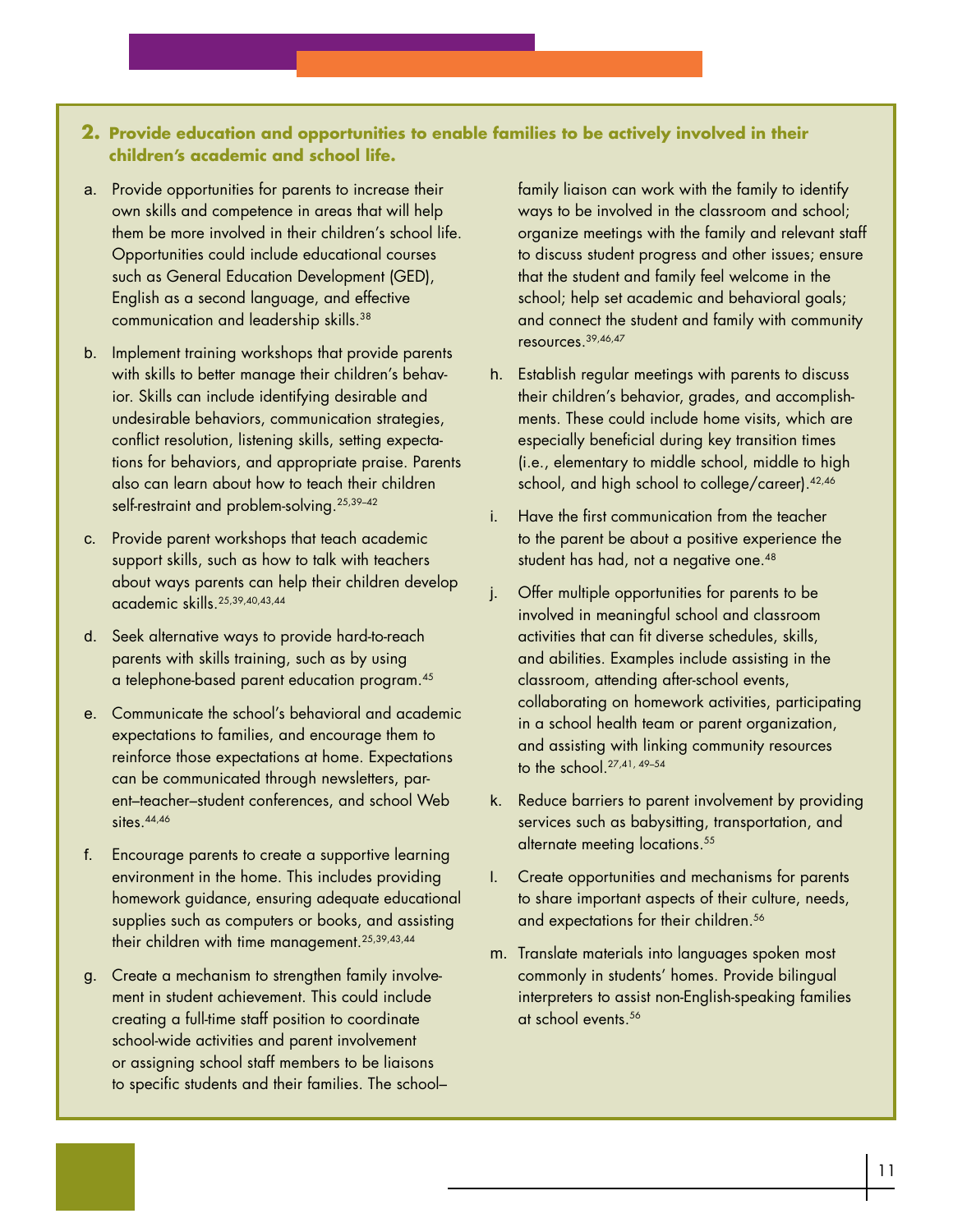#### **3. Provide students with the academic, emotional, and social skills necessary to be actively engaged in school.**

- a. Implement tutoring programs to provide one-on-one assistance to students. Tutors can provide weekly academic help in reading and math, help students with decision-making, and work with students to develop specific academic and social goals.<sup>16,42,51,52</sup>
- b. Support positive academic competition within and among schools.57 For example, schools can establish interscholastic team competitions in academic subjects and offer activities such as debate and physics projects.
- c. Offer extended learning opportunities for all students, such as summer and vacation camps, to improve academic and social skills.39,43,51
- d. Provide opportunities for students to improve their interpersonal skills, such as problem-solving, conflict resolution, self-control, communication, negotiation, sharing, and good manners. Other skills that could be taught include listening, stress management, and decision making.<sup>25,39,41,44,58,59</sup>
- e. Foster pro-social behavior by engaging students in helping activities such as service learning, peer tutoring, classroom chores, and teacher assistance.60 Use classroom activities and lessons to explore and discuss empathy, personal strengths, fairness, kindness, and social responsibility.40,49
- f. Teach refusal and resistance skills, including how to recognize social influences to engage in problem behaviors, identify consequences of problem behaviors, generate and suggest alternatives, and invite peers to join in those alternative activities.39,43,59,61
- g. Correct inaccurate perceptions about what are normal behaviors among students (e.g., how many students smoke or drink alcohol).<sup>44</sup>
- h. Use incidents in the classroom as "teachable moments" to educate students on self-control, empathy, cooperation, and conflict resolution skills.<sup>35</sup>
- Provide opportunities throughout the school day that allow students to identify and label their feelings, express their feelings, and assess the intensity of their feelings.36,49
- j. Engage students in planning for their future, including career and personal goals. Assist them in mapping out steps to take to meet their goals.<sup>40,62</sup>
- k. Use school sporting events and physical education classes to promote teamwork and sportsmanship and emphasize fair play and nonviolence.<sup>26,63</sup>

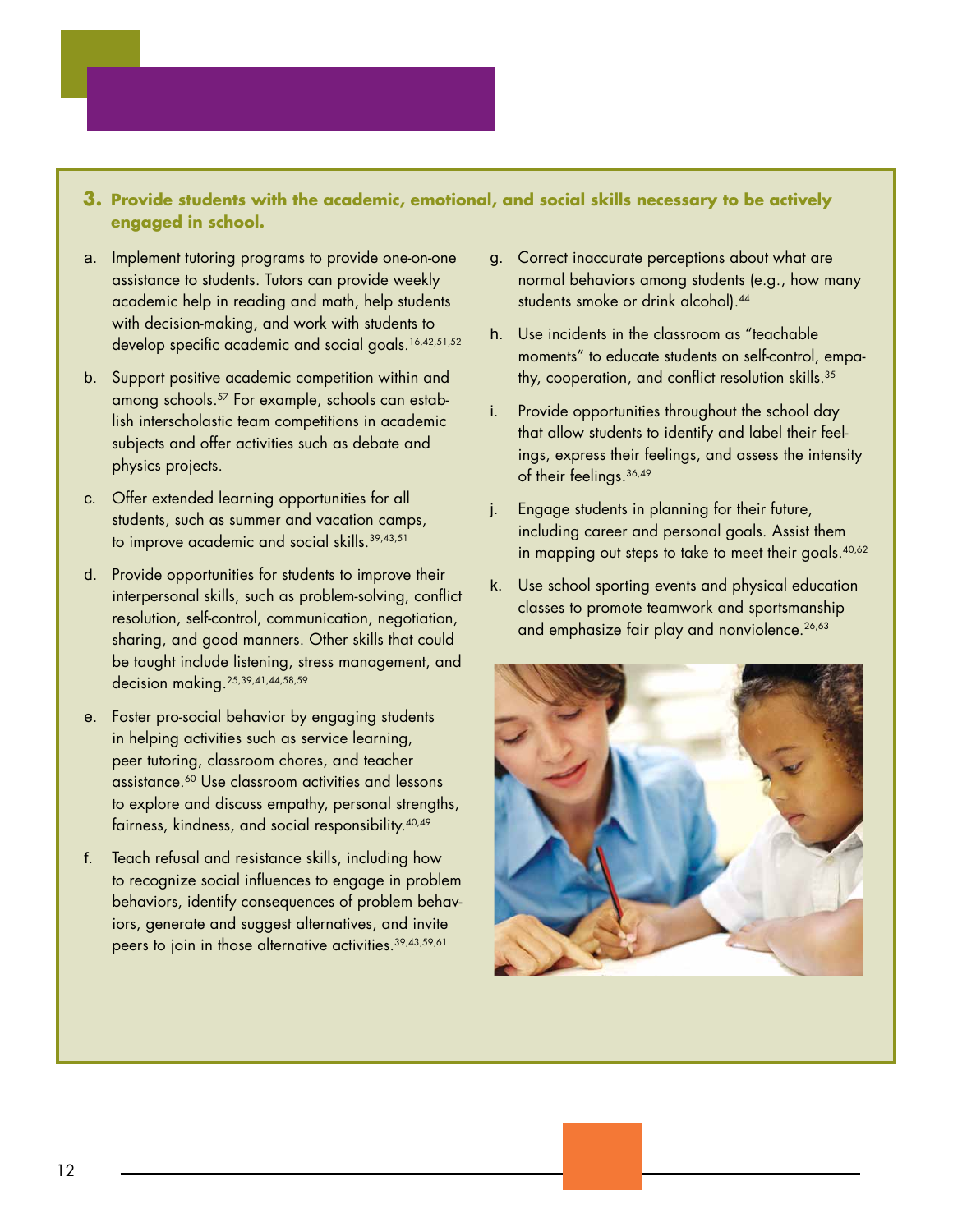#### **4. Use effective classroom management and teaching methods to foster a positive learning environment.**

- a. Communicate clear expectations for learning and behavior.39,43,64 Ensure that expectations are developmentally appropriate and that all students are held to the same expectations.
- b. Ensure that lessons are linked to standards and are sequential to ensure that students' learning builds upon prior lessons.34,46,65
- c. Clearly describe lesson goals and how the information relates to students and the real world.<sup>9,35,66</sup>
- d. Assess students continuously and use the results to guide the direction of the class and teaching methods used.16,34,46
- e. Use interactive and experiential activities, such as group discussions, problem solving, and role playing, to engage students in learning and help them personalize the information.<sup>9,35,36,66,67</sup>
- f. Be flexible with instructional strategies to allow for teachable moments and personalization of the academic lessons.30
- g. Use a variety of teaching methods such as discussion questions, extra readings, and group projects to foster critical and reflective thinking, problemsolving skills, and the capacity to work effectively with others.<sup>67</sup>
- h. Apply a variety of classroom management strategies and teaching methods that are conducive to the diverse needs and learning styles of students. Examples of strategies include assessing student knowledge before teaching, teaching to explicit learning objectives, involving students in small cooperative learning groups, and organizing and structuring the classroom in ways that prevent discipline problems from occurring.16,39,43,44,60,68
- i. Engage students in appropriate leadership positions in the classroom and provide avenues for their voices and opinions to be heard. For example, include students in the decision-making process for setting classroom rules and consequences for breaking the rules. 44,49,67,69
- j. Establish a reward system for both academic and extracurricular achievements, such as written praise or coupons to purchase items in the school store.39,43,44 In addition, encourage the intrinsic rewards of learning by displaying student work and accomplishments to parents, other students and teachers, and members of the community.<sup>67</sup>
- k. Provide diverse opportunities for students to be meaningfully involved, learn, and be recognized. These opportunities could include service learning, extracurricular activities, and creative projects.<sup>9,30,46</sup> For example, integrate academic programs with community service (e.g., developing writing skills by working on a community newspaper, reinforcing math skills by tutoring younger students).<sup>16,52</sup>
- I. Encourage open, respectful communication about differing viewpoints. Creating opportunities for students to challenge and debate can teach respect for diverse opinions and perspectives.<sup>49,67</sup>
- m. Reduce class size to ensure more time for individualized assistance.34,70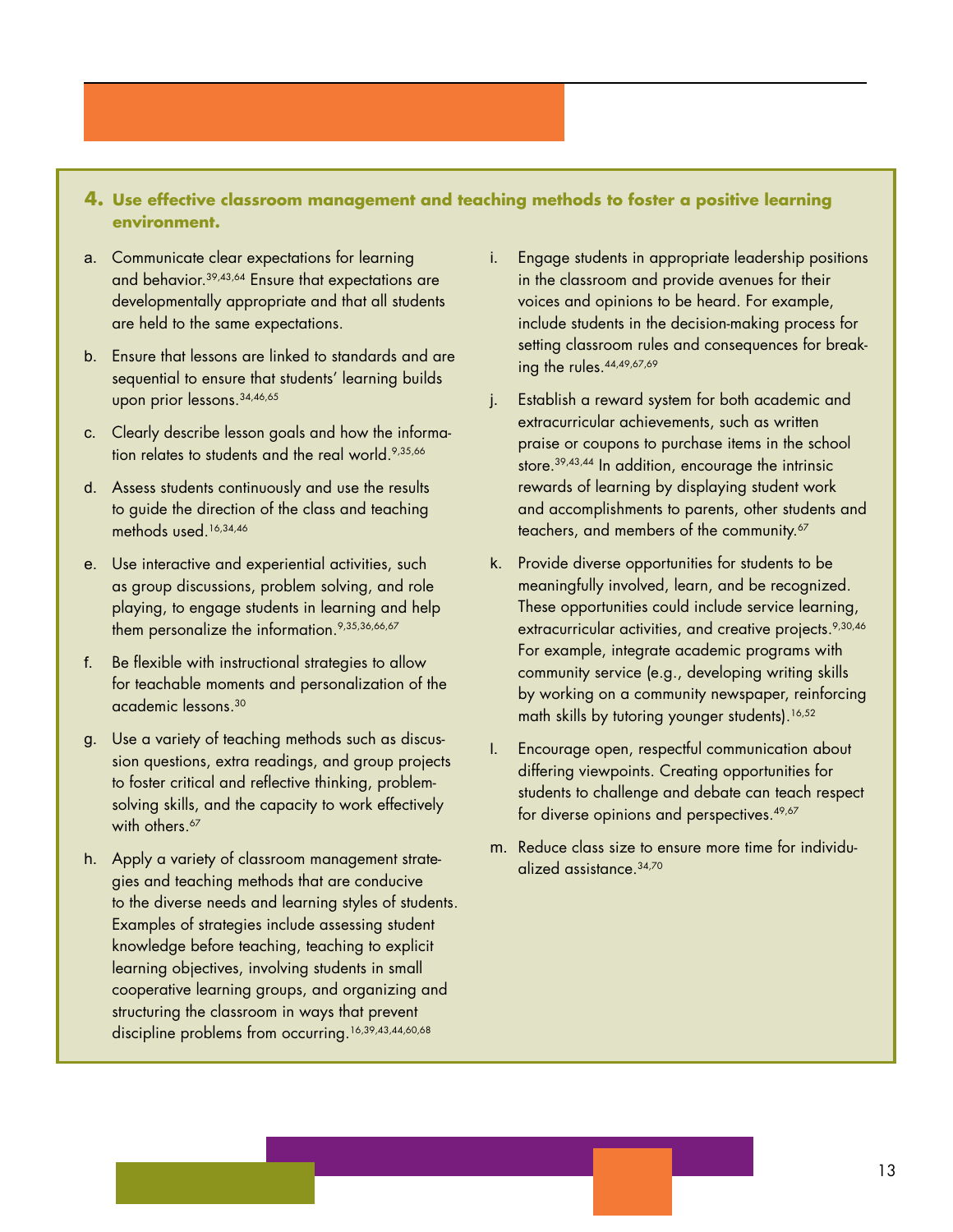#### **5. Provide professional development and support for teachers and other school staff to enable them to meet the diverse cognitive, emotional, and social needs of children and adolescents.**

- a. Employ teachers who have been trained in child development, and demonstrate effective implementation of student-centered pedagogy, a variety of classroom management techniques, and teaching methods (e.g., cooperative learning).<sup>16</sup>
- b. Offer professional development on ways to organize and structure the classroom to promote a positive environment. Developmentally appropriate discipline strategies emphasize positive behaviors and values and assist students in developing self-control.<sup>49</sup>
- c. Educate school staff on strategies to effectively involve parents in their children's school life. Important skills include how to establish regular communication, communicate effectively with parents from diverse cultures, conduct effective parent–teacher– student conferences, involve parents in homework assignments, and organize classroom events that engage parents.<sup>46</sup>
- d. Provide training on all curricula the school plans to use, as well as effective teaching methods (e.g., cooperative learning, active learning), to maximize the curricula's effectiveness. Ensure that teachers have the necessary materials, time, resources, and support to effectively use the skills learned in training.36,40,44,49
- e. Enable teachers to learn from each other by building learning teams to observe experienced teachers applying effective classroom management techniques and facilitating group work in a way that values students' thoughts and opinions.46
- f. Develop a coaching or mentoring program for teachers. Pairing teachers in this manner allows them to solve problems at school, share teaching techniques and classroom management strategies, and create a supportive work environment.39,43,44,49

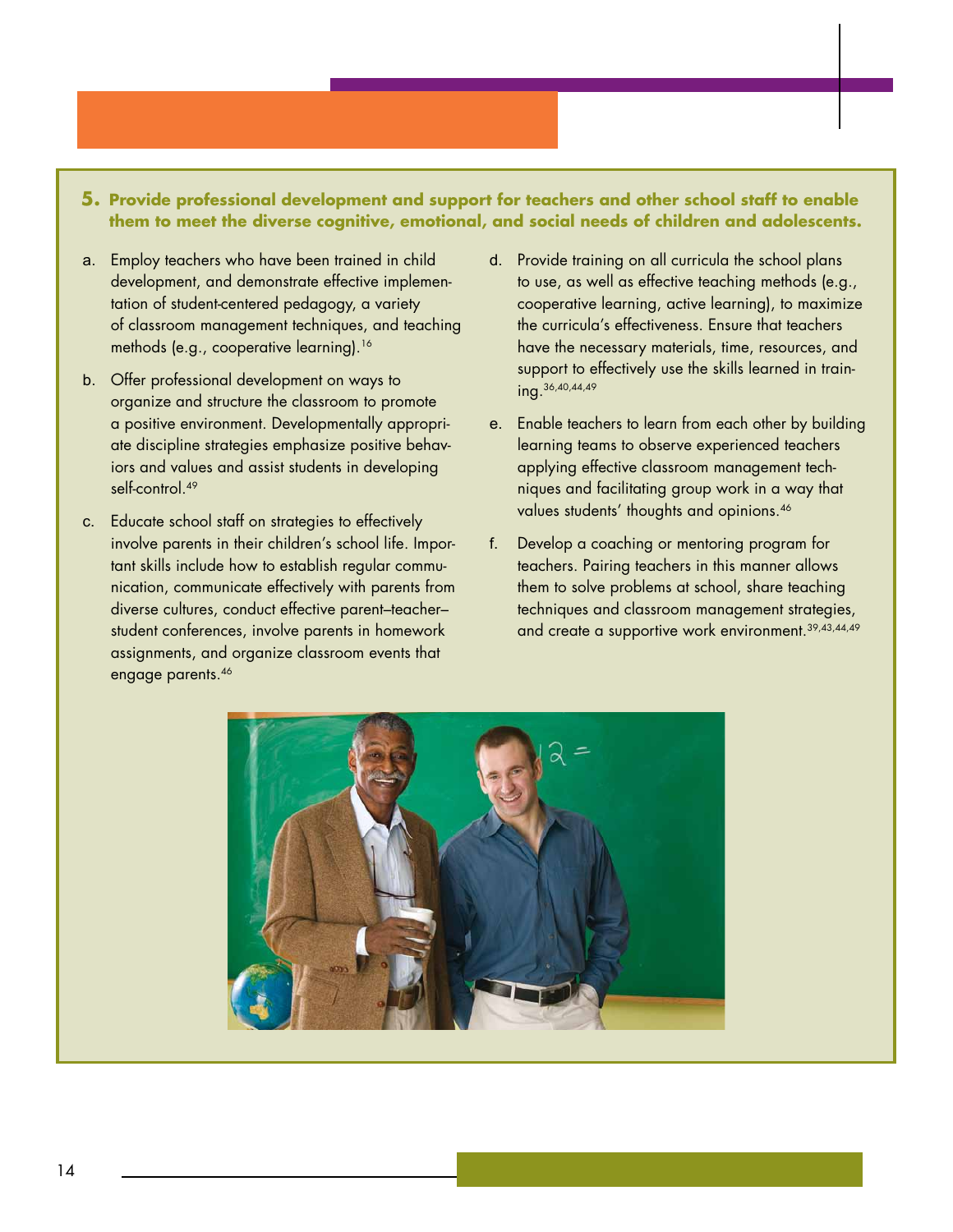#### **6. Create trusting and caring relationships that promote open communication among administrators, teachers, staff, students, families, and communities.**

- a. Consider structuring the school so that teachers stay with the same students for 3 years in elementary and middle school and 2 or more years in high school.<sup>34</sup> This can provide better continuity in learning and might allow the development of stronger teacher–student relationships.16
- b. Allow students and their parents to use the school building and property outside of school hours for recreational or health promotion programs.<sup>71</sup> This can increase their feeling of being part of the school community.
- c. Apply reasonable and consistent disciplinary policies that are collectively agreed upon by students and staff and are fairly enforced.<sup>67,72</sup>
- d. Hold school-wide activities that give students opportunities to learn about different cultures, people with disabilities, and topics such as arts or sports. This will increase students' respect for diversity and form connections among students.35 Increasing understanding of similarities and differences can engender respect.
- e. Provide opportunities for students of all achievement levels to interact with one another and develop friendships, promote teamwork, and lessen hierarchical divisions between older and younger students.<sup>9,16,35</sup>
- f. Create opportunities for students to work in partnership with adults in helping roles. For example, service learning opportunities enable students to connect with adults in the community (e.g., field trips, community volunteer events, internships).<sup>60</sup> Involve students in activities that traditionally involved only adults (e.g., parent–teacher conferences, curriculum selection committees, school health teams). 33,40,67
- g. Have principals, teachers, and other school staff commit to and model respectful behavior toward each other.36,58,59
- h. Challenge staff to greet each student by name.<sup>46</sup>
- i. Encourage school staff to make a concerted effort to reach out to students who may be experiencing academic or social issues and get to know them, opening up the possibility for stronger relationships with those students.<sup>32</sup>
- j. Ensure that school staff members have an expert (e.g., school counselor, school psychologist) they can consult with about student issues they feel are beyond their expertise, and to whom they can refer students who need assistance they are not qualified to provide.<sup>16,34</sup>
- k. Use a variety of methods to communicate and promote expectations, values, and group norms that support positive health and academic behaviors. Communications can be addressed to students, school staff, families, and members of the community through a variety of channels such as school assemblies, newsletters, or a school Web site.<sup>49,60</sup>

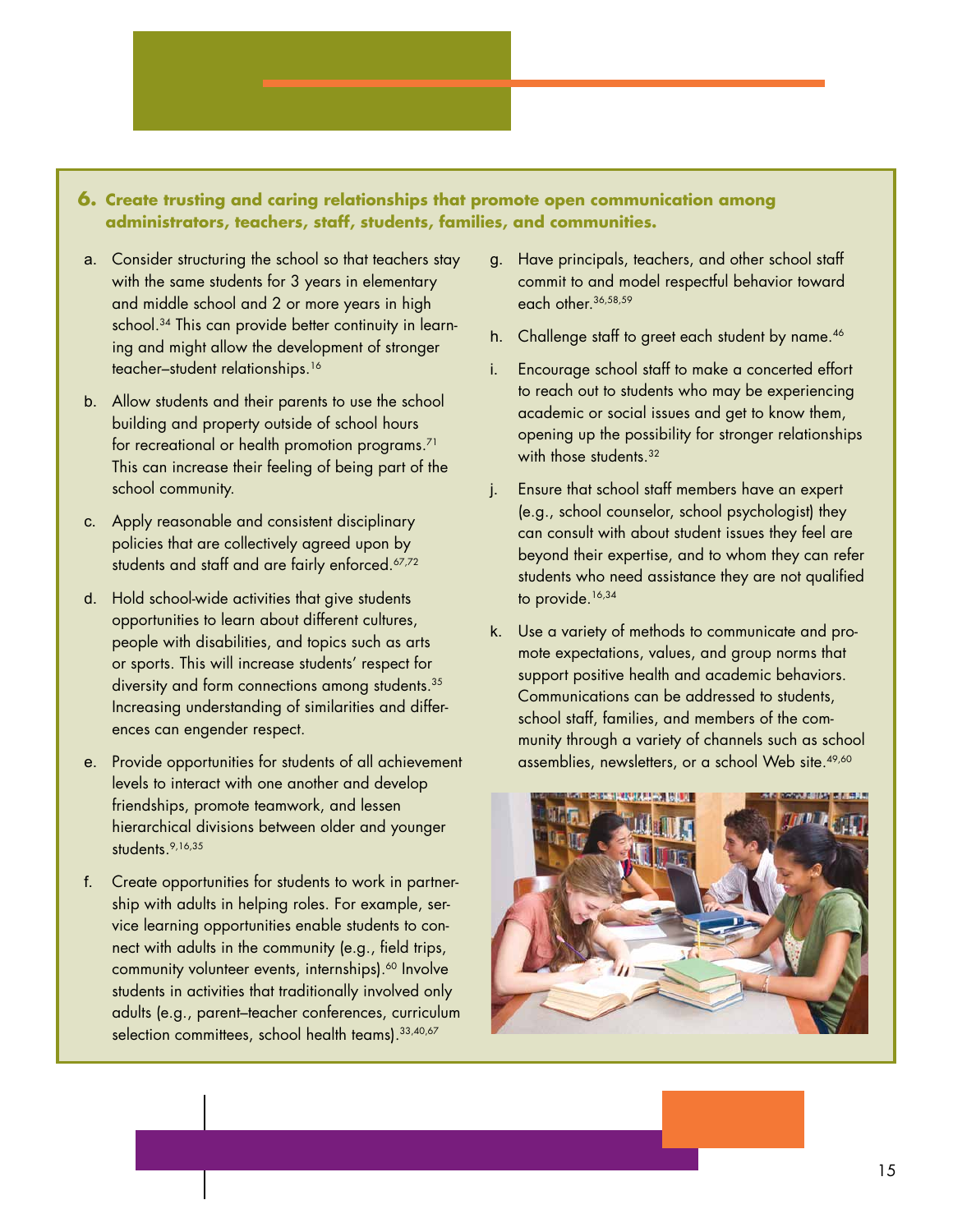# **Conclusion**

Children and adolescents are establishing patterns of behavior and making lifestyle choices that affect both their current and future health. Families, schools, and communities all need to work together to create an environment that facilitates healthy development of children and adolescents. Research has shown that students who feel more connected to school are more likely to have positive health and education outcomes. The six strategies outlined in this publication provide a framework for increasing students' connectedness to school. In combination with evidence-based health promotion programs, strategies such as these can help schools have the greatest impact on the health and education outcomes of their students.



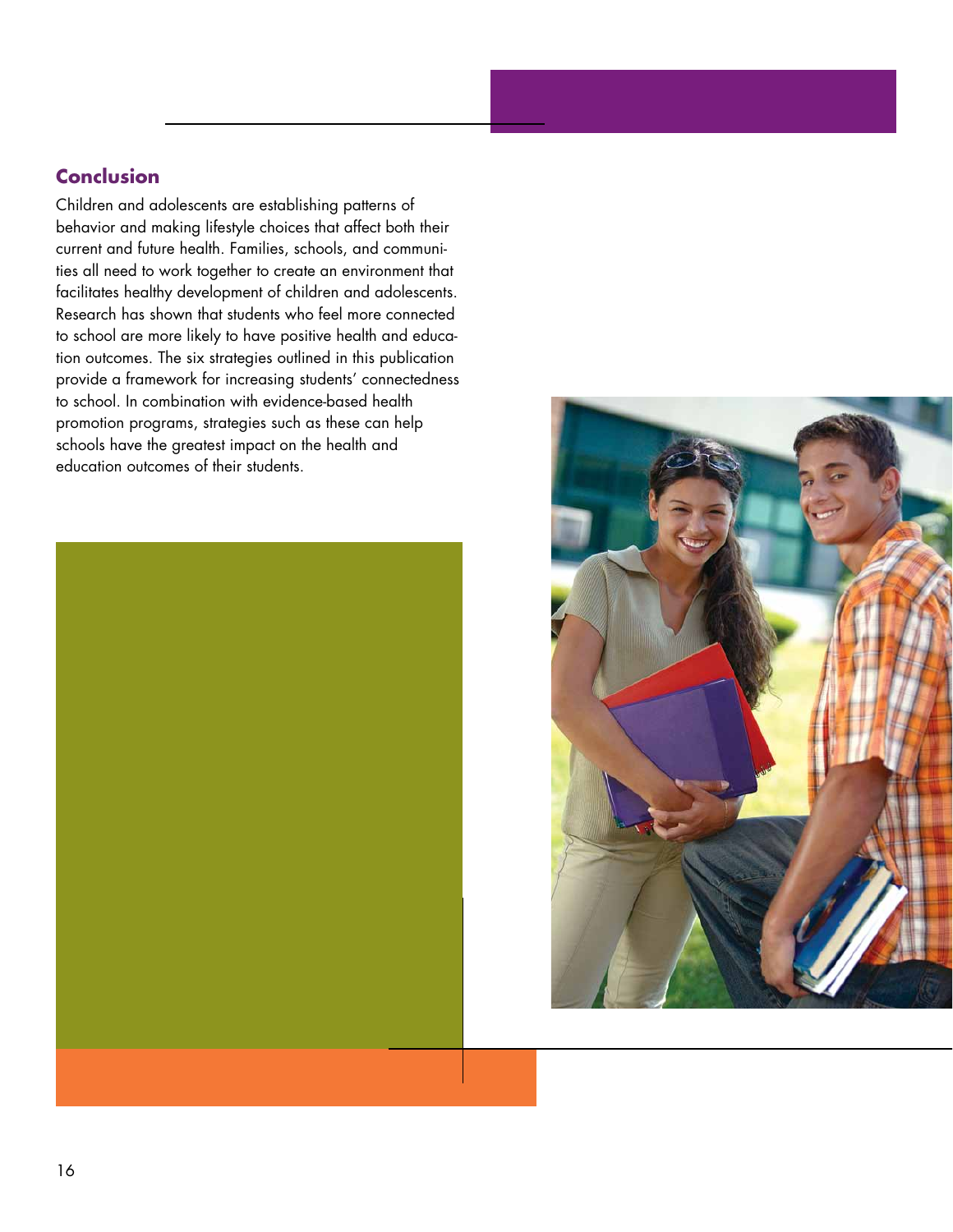#### **Acknowledgments**

This publication was developed by the Centers for Disease Control and Prevention's (CDC) Division of Adolescent and School Health (DASH) with consultation from Robert Blum MD, PhD, the William H. Gates Sr. Professor and Chair, Department of Population and Family Health Sciences, Johns Hopkins Bloomberg School of Public Health, and Dana Carr MPH, at the U.S. Department of Education, Office of Safe and Drug-Free Schools.



**"American teens can have stronger health and educational outcomes. Increasing school connectedness can make it happen."** 

Robert Blum MD, PhD

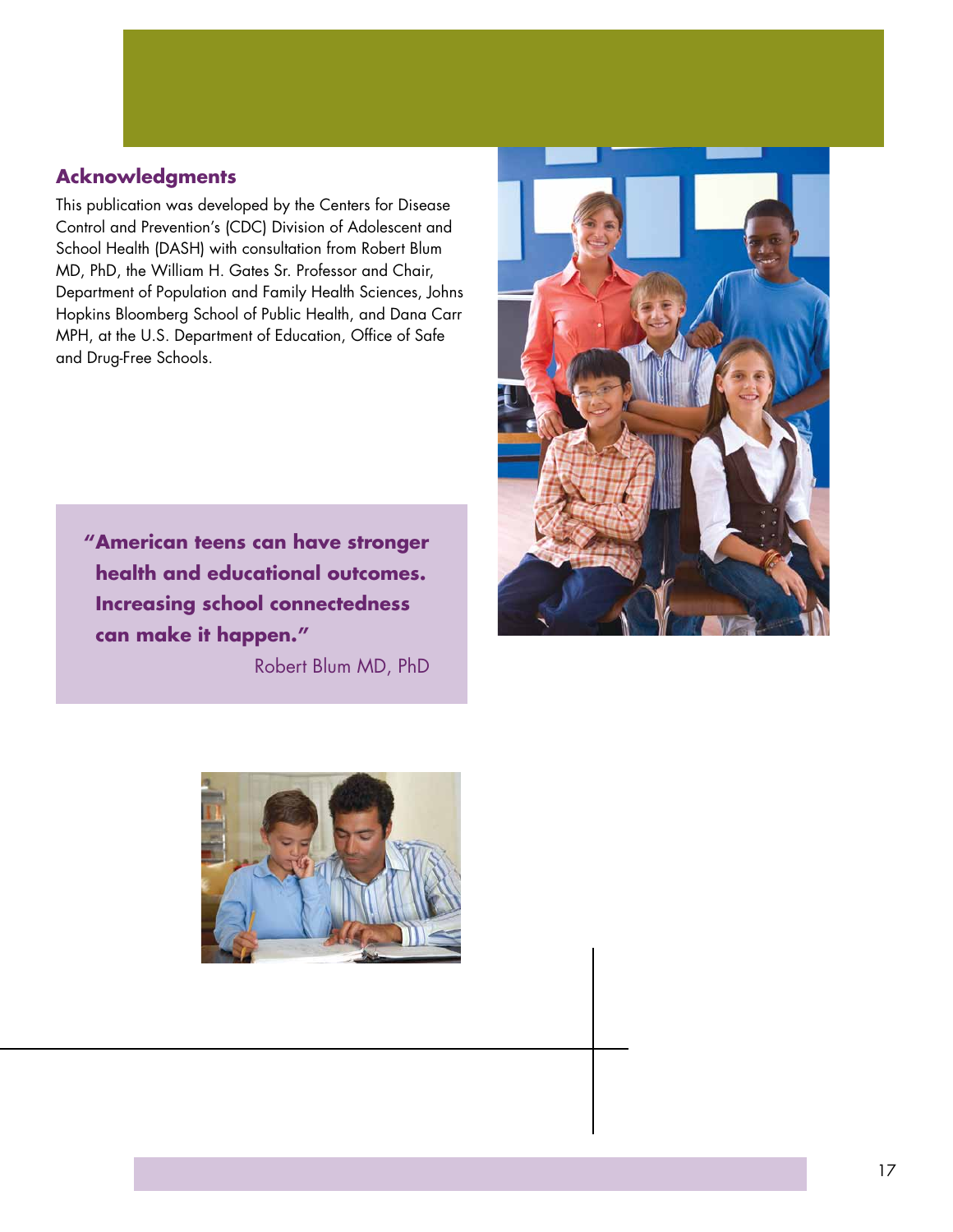#### **References**

- 1. Kipke M, ed. *Risks and Opportunities: Synthesis of Studies on Adolescence*. Washington, DC: National Academies Press; 1999.
- $\mathcal{P}$ Resnick MD, Bearman PS, Blum RW, et al. Protecting adolescents from harm. Findings from the National Longitudinal Study on Adolescent Health. *JAMA* 1997;278(10):823–832.
- 3. Blum RW, McNeely C, Rinehart PM. Improving the odds: the untapped power of schools to improve the health of teens. Minneapolis: Center for Adolescent Health and Development, University of Minnesota; 2002.
- 4. Wingspread declaration on school connections. *Journal of School Health* 2004 2004;74(7):233–234.
- Resnick MD. Close ties to parents, school improve adolescents' lives. *Minnesota Medicine* 1997;80(12):24–26.
- 6. Resnick MD, Harris LJ, Blum RW. The impact of caring and connectedness on adolescent health and well-being. *Journal of Paediatrics & Child Health* 1993;29(Suppl 1):S3–9.
- $7<sup>1</sup>$ 7. Nonnemaker J, McNeely C, Blum R. Public and private domains of religiosity and adolescent health risk behaviors: Evidence from the National Longitudinal Study of Adolescent Health. *Social Science & Medicine* 2003;57:2049–2054.
- 8. McNeely C. Connections to school as an indicator of positive development. Paper presented at the Indicators of Positive Development Conference, Washington, DC; 2003.
- 9. Klem AM, Connell JP. Relationships matter: linking teacher support to student engagement and achievement. *Journal of School Health* 2004;74(7):262–273.
- 10. Rosenfeld LB, Richman JM, Bowen GL. Low social support among at-risk adolescents. *Social Work in Education*  1998;20:245–260.
- 11. Battin-Pearson S, Newcomb MD, Abbot RD, Hill KG, Catalano RF, Hawkins JD. Predictors of early high school dropout: a test of five theories. *Journal of Educational Psychology*  2000;92(3):568–582.
- 12. Barber BK, Olsen JA. Socialization in context: connection, regulation, and autonomy in the family, school and neighborhood, and with peers. *Journal of Adolescent Research* 1997;12(2):287–315.
- 13. Hawkins JD. Academic performance and school success: sources and consequences. In: Weissberg RP, Gullotta TP, Hampton RL, Ryan BA, Adams GR, eds. *Healthy Children*  2010: Enhancing Children's Wellness. Vol 8. Issues in Chil*dren's and Families' Lives*. Thousand Oaks, CA: Sage; 1997.
- 14. Centers for Disease Control and Prevention. Fact sheet: Health risk behaviors and academic achievement; Atlanta: U.S. Department of Health and Human Services; 2008.
- 15. Croninger RG, Lee VE. Social capital and dropping out of high school: benefits to at-risk students of teachers' support and guidance. *Teachers College Record* 2001;103(4):548–581.
- 16. National Research Council and the Institute of Medicine. *Engaging Schools: Fostering High School Students' Motivation to Learn*. Washington, DC: National Academies Press; 2004.
- 17. Cohen G, Miller C, Stonehill R, Geddes C. *The Class-Size Reduction Program: Boosting Student Achievement in Schools Across the Nation*. Jessup, MD: U.S. Department of Education; September 2000.
- 18. McNeely CA, Nonnemaker JM, Blum RW. Promoting school connectedness: evidence from the National Longitudinal Study of Adolescent Health. *Journal of School Health*  2002;72(4):136–146.
- 19. Lee V, Smith J. Effects of high school restructuring and size on early gains in achievement and engagement. *Sociology of Education* 1995;68:241–270.
- 20. Blum R. *School Connectedness: Improving the Lives of Students*. Baltimore: Johns Hopkins Bloomberg School of Public Health; 2005.
- 21. Furlong MJ, Whipple AD, St. Jean G, Simental J, Soliz A, Punthuna S. Multiple contexts of social engagement: moving toward a unifying framework for educational research and practice. *California School Psychologist* 2003;8:99–113.
- 22. Pellegrini A, Bartini M. A longitudinal study of bullying, victimization, and peer affiliation during the transition from primary school to middle school. *American Educational Research Journal* 2000;37(3):699–725.
- 23. Libbey HP. Measuring student relationships to school: attachment, bonding, connectedness, and engagement. *Journal of School Health* 2004;74(7):274–283.
- 24. Maddox SM, Prinz RJ. School bonding in children and adolescents: conceptualization, assessment, and associated variables. *Clinical Child and Family Psychology Review*  2003;6(1):31–49.
- 25. Hawkins JD, Guo J, Hill KG, Battin-Pearson S, Abbott RD. Long-term effects of the Seattle Social Development interventions on school bonding trajectories. *Applied Developmental Science* 2001;5(4):225–236.
- 26. Centers for Disease Control and Prevention. School health guidelines to prevent unintentional injuries and violence. *MMWR* 2001;50(RR-22):1–73.
- 27. Battistich V, Hom A. The relationship between students' sense of their school as a community and their involvement in problem behaviors. *American Journal of Public Health*  1997;87(12):1997–2001.
- 28. Wilson D. The interface of school climate and school connectedness and relationships with aggression and victimization. *Journal of School Health* 2004;74(7):293–299.
- 29. Ryan AM, Patrick H. The classroom social environment and changes in adolescents' motivation and engagement during middle school. *American Educational Research Journal*  2001;38(2):437–460.
- 30. Legters N, Balfanz R, McPartland J. *Solutions for Failing High Schools: Converging Visions and Promising Models*. Washington, DC: U.S. Department of Education; 2002.
- 31. Owings WA, Kaplan LS, eds. *Best Practices, Best Thinking, and Emerging Issues in School Leadership*. Thousand Oaks, CA: Corwin Press; 2003.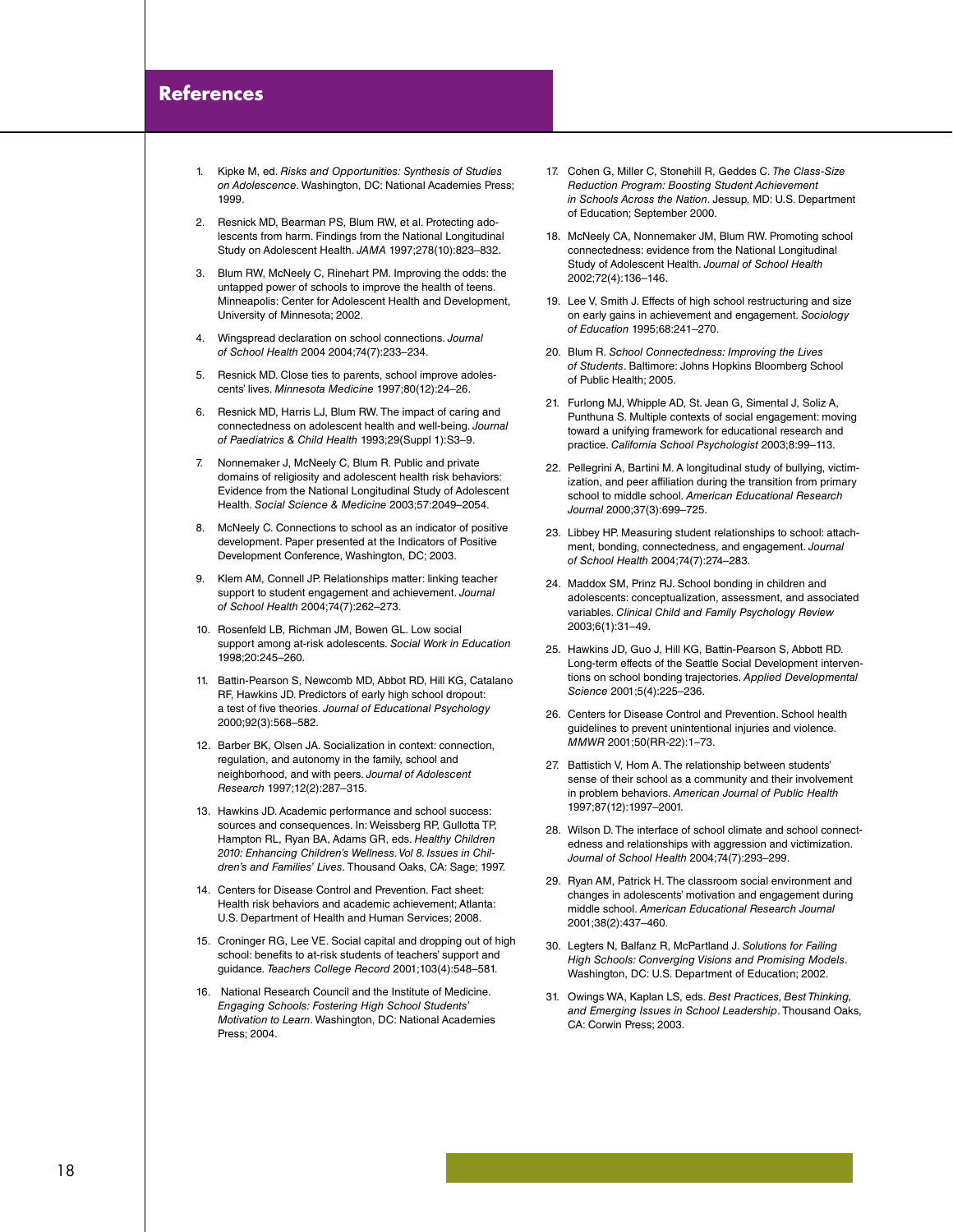- 32. Education Development Center. School connectedness and meaningful student participation. Washington, DC: U.S. Department of Education; 2008: Available at http://www. ed.gov/admins/lead/safety/training/connect/index.html.
- 33. Hawkins JD, Von Cleve E, Catalano RF. Reducing early childhood aggression: results from a primary prevention program. *Journal of the American Academy of Child and Adolescent Psychiatry* 1991;30(2):208–217.
- 34. Gambone MA, Klem AM, Summers JA, Akey TM, Sipe CL. *Turning the Tide: the Achievements of the First Things First Education Reform in the Kansas City, Kansas Public School District*. Philadelphia: Youth Development Strategies, Inc.; 2004.
- 35. Battistich V, Schaps E, Watson MS, Solomon D. Prevention effects of the Child Development Project: early findings from an ongoing multisite demonstration trial. *Journal of Adolescent Research* 1996;11(1):12–35.
- 36. Greenberg MT, Kusche CA, Cook ET, Quamma JP. Promoting emotional competence in school-aged children: the effects of the PATHS curriculum. *Development and Psychopathology*  1995;7:117–136.
- 37. Dryfoos J. *Full-Service Schools: A Revolution in Health and Social Services for Children,Youth, and Families*. San Francisco: Jossey-Bass Publishers; 1994.
- 38. Henderson AT, Mapp KL. *A New Wave of Evidence.The Impact of School, Family, and Community Connections on Student Achievement*. Austin, TX: Southwest Educational Development Laboratory; 2002.
- 39. Catalano RF, Haggerty KP, Oesterle S, Fleming CB, Hawkins JD. The importance of bonding to school for healthy development: findings from the Social Development Research Group. *Journal of School Health* 2004;74(7):252–261.
- 40. Flay BR, Allred CG. Long-term effects of the Positive Action Program. *American Journal of Health Behavior*  2003;27(1):S6–S21.
- 41. Perry CL, Williams CL, Veblen-Mortenson S, et al. Project Northland: Outcomes of a communitywide alcohol use prevention program during early adolescence. *American Journal of Public Health* 1996;86(1):956–965.
- 42. Conduct Problems Prevention Research Group. The effects of the Fast Track program on serious problem outcomes at the end of elementary school. *Journal of Clinical Child and Adolescent Psychology* 2004;33(4):650–661.
- 43. Lonczak HS, Abbott RD, Hawkins JD, Kosterman R, Catalano RF. Effects of the Seattle Social Development Project on sexual behavior, pregnancy, birth, and sexually transmitted disease outcomes by age 21 years. *Archives of Pediatrics & Adolescent Medicine* 2002;159(3):270–277.
- 44. Hawkins JD, Catalano RF, Morrison DM, O'Donnell J, Abbott RD, Day LE. *The Seattle Social Development Project: Effects of the First Four Years on Protective Factors and Problem Behaviors*. New York/London: The Guilford Press; 1992.
- 45. Borowsky I, Mozayeny S, Stuenkel K, Ireland M. Effects of a primary care-based intervention on violent behavior and injury in children. *Pediatrics* 2004;114(4):e392–e399.
- 46. Quint J, Bloom HS, Black AR, Stephens L, Akey TM. *The Challenge of Scaling Up Educational Reform. Findings and Lessons from First Things First*. New York: MDRC; 2005.
- 47. Hoover-Dempsey KV, Sandler HM. Why do parents become involved in their children's education? *Review of Educational Research* 1997;67(1):3–42.
- 48. Izzo CV, Weissberg RP, Kasprow WJ, Fendrich M. A longitudinal assessment of teacher perceptions of parent involvement in children's education and school performance. *American Journal of Community Psychology* 1999;27(6):817–839.
- 49. Battistich V, Solomon D, Watson MS, Solomon J, Schaps E. Effects of an elementary school program to enhance prosocial behavior on children's cognitive-social problem-solving skills and strategies. *Journal of Applied Developmental Psychology*  1989;10:147–169.
- 50. Battistich V, Solomon D, Watson MS, Schaps E. Caring school communities. *Educational Psychologist* 1997;32(3):137–151.
- 51. Slavin RE, Madden NA, Dolan LJ, Wasik BA. Success for all: a summary of research. *Journal of Education for Students Placed at Risk* 1996;1(1):41–76.
- 52. LoSciuto L, Rajala AK, Townsend TN, Taylor AS. An outcome evaluation of Across Ages: an intergenerational mentoring approach to drug prevention. *Journal of Adolescent Research*  1996;11(1):116–129.
- 53. Epstein JL, Sanders MG, Simon BS, Salinas KC, Jansorm NR, Van Voorhis FL. *School, Family, and Community Partnerships: Your Handbook for Action*. Second ed. Thousand Oaks, CA: Corwin Press; 2002.
- 54. Epstein JL. *School, Family, and Community Partnerships: Preparing Educators and Improving Schools*. Boulder: Westview Press; 2001.
- 55. Balli SJ, Demo DH, Wedman JF. Family involvement with children's homework: an intervention in the middle grades. *Family Relations* 1998;47(2):149–157.
- 56. Peña DC. Parent involvement: influencing factors and implications. *Journal of Educational Research* 2000;94(1):42–54.
- 57. Bishop JH, Bishop M, Bishop M, et al. Why we harass nerds and freaks: a formal theory of student culture and norms. *Journal of School Health* 2004;74(7):235–251.
- 58. Farrell AD, Meyer AL, Dahlberg LL. Richmond youth against violence: a school-based program for urban adolescents. *American Journal of Preventive Medicine* 1996;12(5):13–21.
- 59. Johnson K, Bryant D, Strader T, et al. Reducing alcohol and other drug use by strengthening community, family, and youth resiliency. *Journal of Adolescent Research* 1996;11(1):36–67.
- 60. Solomon D, Watson MS, Delucchi KL, Schaps E, Battistich V. Enhancing children's prosocial behavior in the classroom. *American Educational Research Journal* 1988;25(4):527–554.
- 61. Ellickson PL, Bell RM, McGuigan K. Preventing adolescent drug use: long-term results of a junior high program. *American Journal of Public Health* 1993;83(6):856–861.
- 62. Clark LF, Miller KS, Nagy SS, et al. Adult identity mentoring: reducing sexual risk for African-American seventh grade students. *Journal of Adolescent Health* 2005;37(4):337–337.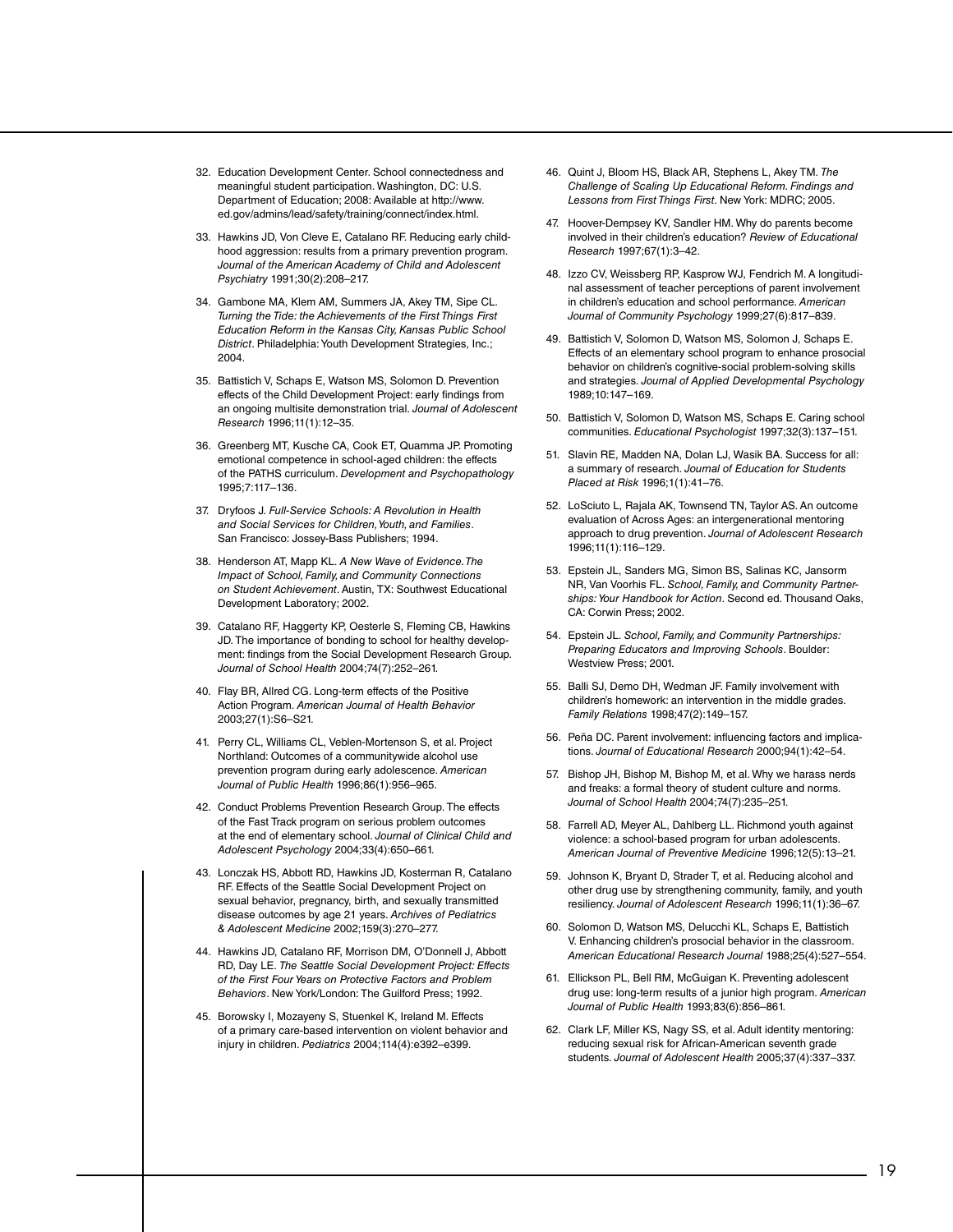- 63. National Association for Sport and Physical Education. *Moving into the Future: National Standards for Physical Education*, 2nd edition. Reston, VA: National Association for Sport and Physical Education; 2004.
- 64. Hamre BK, Pianta RC. Can instructional and emotional support in the first-grade classroom make a difference for children at risk of school failure? *Child Development*  2005;76(5):949–967.
- 65. National Research Council and the Institute of Medicine. *Engaging Youth in School: Fostering High School Student's Motivation to Learn*. Washington, DC: National Academies Press; 2004.
- 66. Guthrie JT, Davis MH. Motivating struggling readers in middle school through an engagement model of classroom practice. *Reading & Writing Quarterly* 2003;19:59–85.
- 67. Patton G, Bond L, Carlin JB, et al. Promoting social inclusion in schools: a group-randomized trial of effects on student health risk behavior and well-being. *American Journal of Public Health* 2006;96(9):1582–1587.
- 68. Hawkins JD, Lam T. *Teacher Practices, Social Development, and Delinquency*. Newbury Park, CA: Sage; 1987.
- 69. Hawkins JD, Weis JG. The Social Development Model: an integrated approach to delinquency prevention. *Journal of Primary Prevention* 1985;6(2):73–97.
- 70. Raywid M. Small schools: a reform that works. *Educational Leadership* 1997;55(4):34–39.
- 71. Evenson K, McGinn A. Availability of school physical activity facilities to the public in four U.S. communities. *American Journal of Health Promotion* 2004;18:243–250.
- 72. Voisin D, Salazar L, Crosby R, Diclemente R, Yarber W, Staples-Horne M. Teacher connectedness and health-related outcomes among detained adolescents. *Journal of Adolescent Health* 2005;37(4):337.e17–e23.